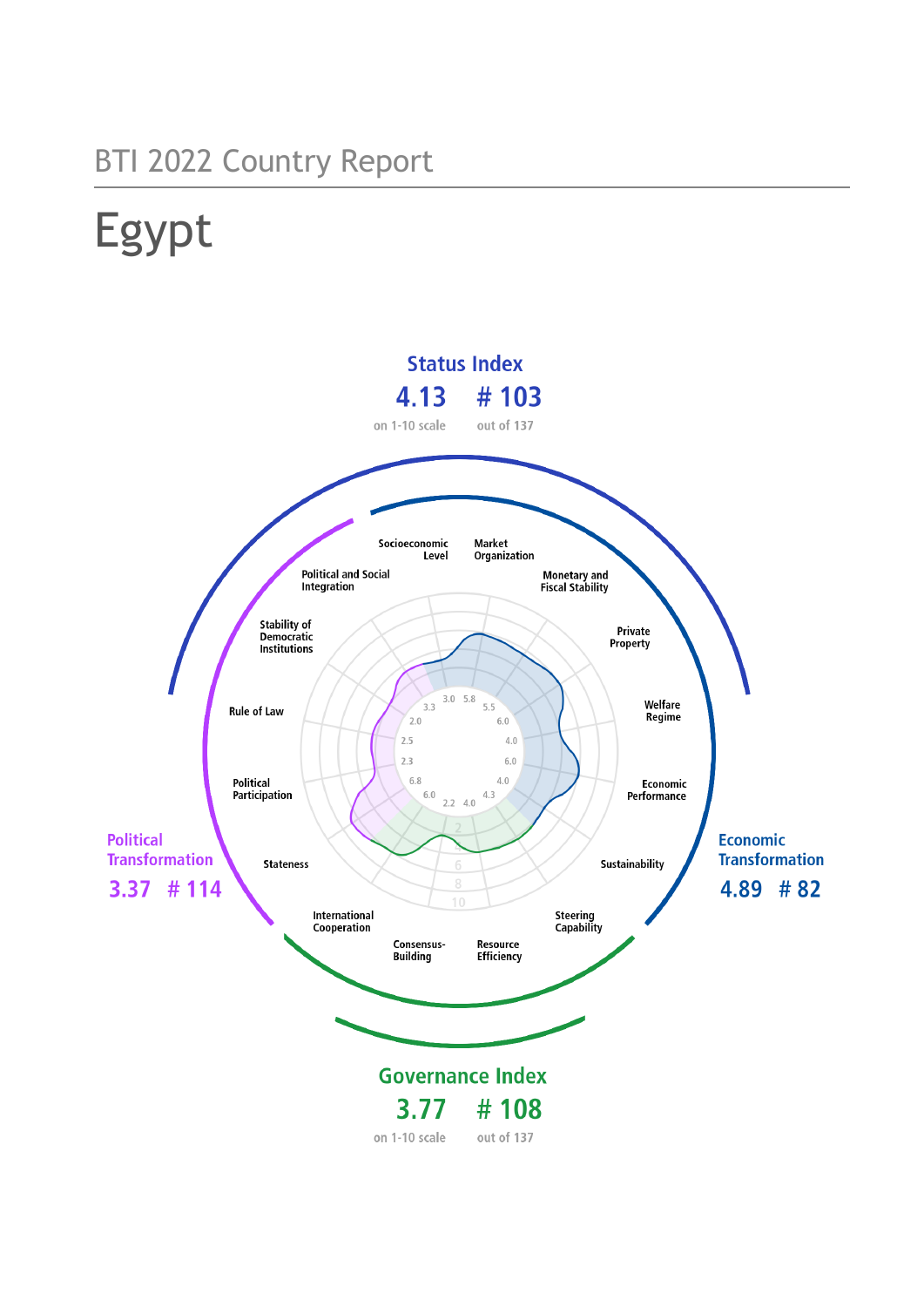This report is part of the **Bertelsmann Stiftung's Transformation Index (BTI) 2022**. It covers the period from February 1, 2019 to January 31, 2021. The BTI assesses the transformation toward democracy and a market economy as well as the quality of governance in 137 countries. More on the BTI at [https://www.bti-project.org.](https://www.bti-project.org/)

Please cite as follows: Bertelsmann Stiftung, BTI 2022 Country Report — Egypt. Gütersloh: Bertelsmann Stiftung, 2022.

This work is licensed under a **Creative Commons Attribution 4.0 International License**.

#### **Contact**

Bertelsmann Stiftung Carl-Bertelsmann-Strasse 256 33111 Gütersloh Germany

**Sabine Donner** Phone +49 5241 81 81501 sabine.donner@bertelsmann-stiftung.de

**Hauke Hartmann** Phone +49 5241 81 81389 hauke.hartmann@bertelsmann-stiftung.de

**Claudia Härterich** Phone +49 5241 81 81263 claudia.haerterich@bertelsmann-stiftung.de

**Sabine Steinkamp** Phone +49 5241 81 81507 sabine.steinkamp@bertelsmann-stiftung.de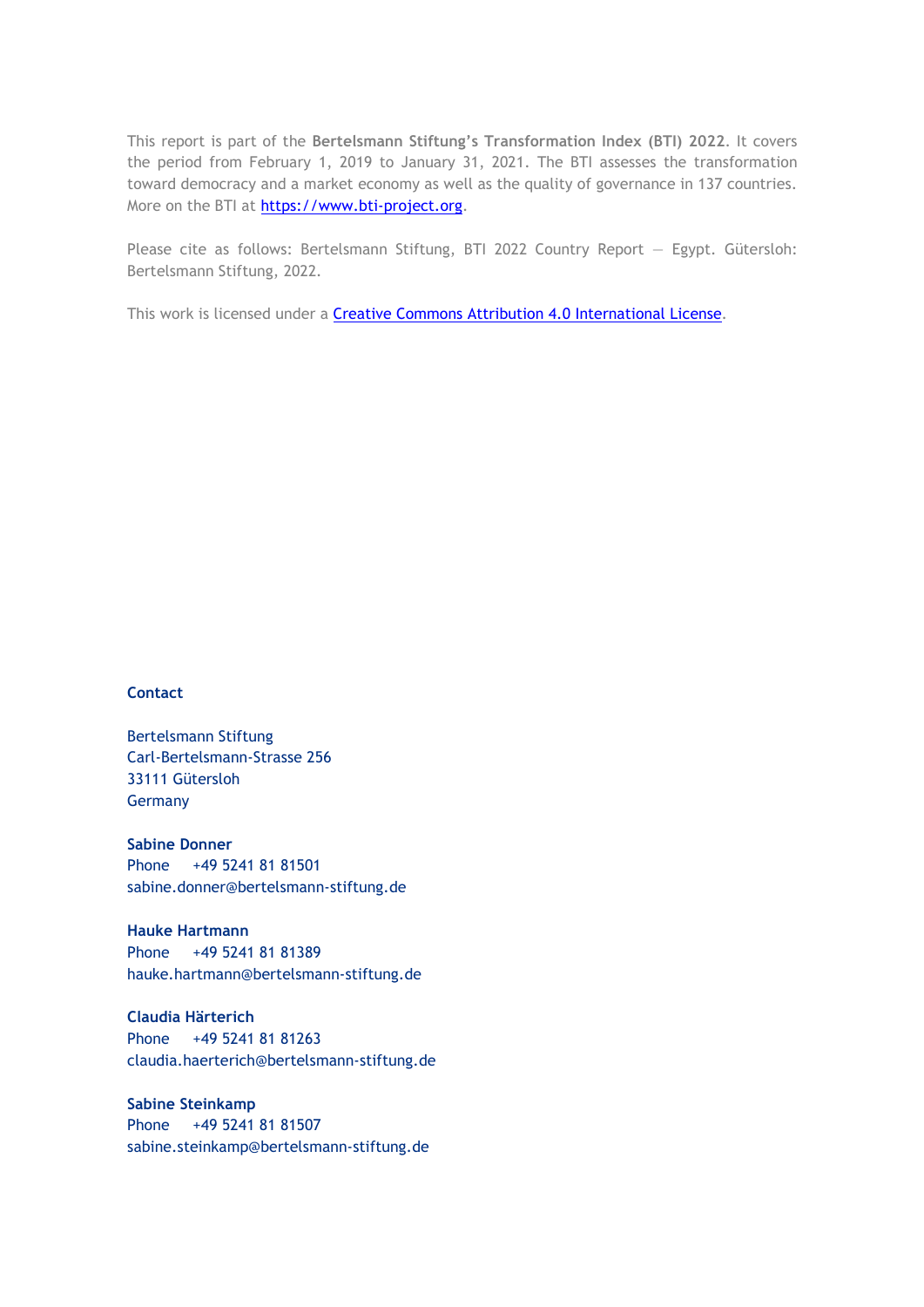#### **Key Indicators**

| Population               | M      | 102.3 | HDI                            | 0.707 | GDP p.c., PPP $\sqrt{5}$  |      | 12608 |
|--------------------------|--------|-------|--------------------------------|-------|---------------------------|------|-------|
| Pop. growth <sup>1</sup> | % p.a. | 1.9   | HDI rank of 189                | 116   | Gini Index                |      | 31.5  |
| Life expectancy          | vears  | 72.0  | UN Education Index             | 0.618 | Poverty <sup>3</sup>      | $\%$ | 28.9  |
| Urban population %       |        | 42.8  | Gender inequality <sup>2</sup> | 0.449 | Aid per capita $\sqrt{5}$ |      | 17.3  |
|                          |        |       |                                |       |                           |      |       |

Sources (as of December 2021): The World Bank, World Development Indicators 2021 | UNDP, Human Development Report 2020. Footnotes: (1) Average annual growth rate. (2) Gender Inequality Index (GII). (3) Percentage of population living on less than \$3.20 a day at 2011 international prices.

## Executive Summary

During the period under review, the regime's policies continued to be guided by its wish to secure its own survival, and the rulers actively worked toward further expanding conditions of authoritarianism and state control. Policymaking remained dominated by anti-democratic actors, with the military and intelligence agencies playing a particularly prominent role. Elections for both legislative chambers were held in 2020. They were neither free nor fair, and resulted in the victory of almost exclusively regime supporters. The new parliament is largely a rubber-stamp institution without the competencies and/or willingness to monitor the executive. Constitutional amendments in April 2019 curbed the independence of the judiciary, while further centralizing power in the president's office and effectively placing the military above the constitution. The amendments also paved the way for President Abdel Fattah al-Sisi to stay in power until 2030.

The regime's thoroughgoing approach once again resulted in alarming setbacks in the spheres of participation and civil and human rights. Civil society was harshly repressed, and the regime not only targeted political opponents but virtually anyone not complying with norms defined by the rulers, such as atheists, transgender persons, homosexuals or citizens who simply shared the "wrong" content on social media. Egypt has some 60,000 political prisoners, and the practices of forced disappearance, torture and extrajudicial killings are widespread. Not least during the course of the pandemic, harsh prison conditions and disproportionally long pretrial detention times were criticized by rights organizations. In addition, the media remained under strict state control.

In the economic sphere, the government continued to implement the reform package initiated under the framework of the IMF loan issue in November 2016. This led, especially before the outbreak of COVID-19, to an overall promising macroeconomic recovery. Economic output was strengthened, and both fiscal and monetary stability were enhanced. However, the regime remained reluctant to contend with critical issues such as the military's economic empire and privileges, the monopolies enjoyed by some businessmen, the active role of the state in the economy, or the large informal sector.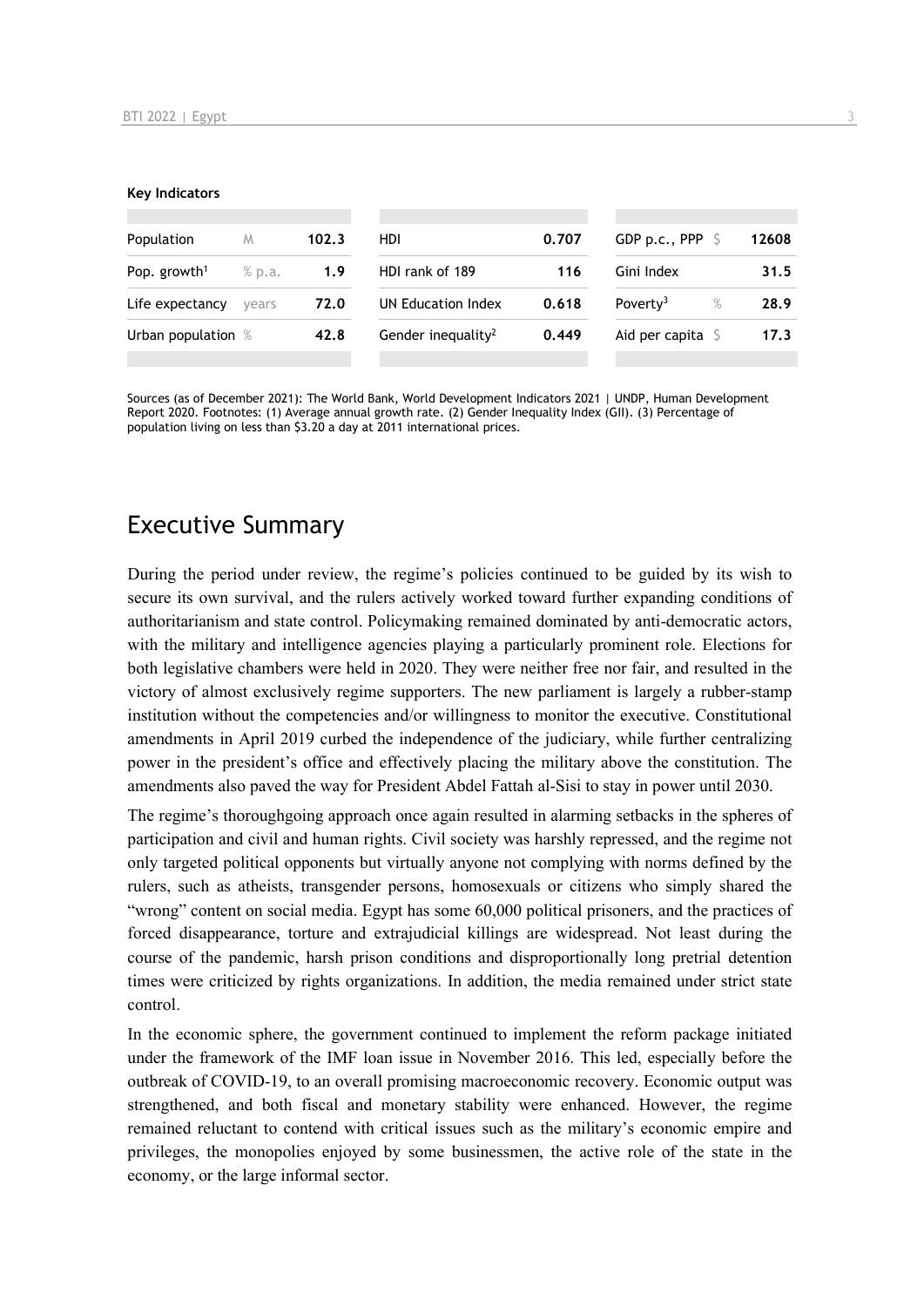The regime clearly prioritized the interests of the elite, and the benefits of growth therefore did not reach the ordinary citizen. There was little sign of distributive justice, fair competition, equal economic participation rights or rigorous anti-corruption policies. Moreover, austerity measures, such as subsidy cuts and reduced spending on education and health, continued, and the repercussions of the COVID-19 pandemic were particularly damaging for lower income segments and vulnerable groups such as day laborers in the informal sector. Social welfare measures were insufficient to ease the burden on the population, so that the overall level of development remained low.

Egypt was severely impacted by COVID-19, both in respect to infections and deaths, as well as with regard to the pandemic's economic repercussions. The government's decisions on countermeasures were largely taken without transparency and without the participation of interest groups. Instead, the regime tightly controlled the public discourse on COVID-19, and several journalists and doctors who were critical of the government's response were intimidated or even detained. The economic support packages implemented mainly sought to shield large businesses, while the interests of SMEs and regular citizens were given less consideration.

## History and Characteristics of Transformation

After the 1952 revolution, the military regime based its rule on a secular-socialist ideology, state-centered economic development and industrialization, a one-party-system, and the repression of all forms of opposition. Furthermore, then-President Gamal Abdel Nasser introduced a populist welfare state, enabling the regime to legitimize its rule by resorting to an implicit social contract: It promised to satisfy citizens' basic needs in exchange for their obedience. Yet, these policies' internal contradictions as well as the burdens of several wars with Israel led to a severe economic crisis, characterized by high levels of foreign debt and stagnating growth.

Against this background, in 1974, Nasser's successor Anwar al-Sadat led Egypt on a path of partial liberalization of its state-centered economy and approached the West. However, rather than sustainable development, this resulted in a system of corrupt crony capitalism. Reaching a point of illiquidity in 1977, the government secured a stand-by arrangement with the IMF, which, among other things, forced an abandonment of subsidies for basic needs. The subsequent price hikes triggered the 1977 bread riots, which led the regime to delay far-reaching reforms until the 1990s. The partial economic opening in the 1970s was not accompanied by political liberalization. While multiparty pluralism was nominally introduced, Sadat and his successor Hosni Mubarak ensured the hegemony of the National Democratic Party (NDP). The multiparty system was merely a democratic facade, and repression and authoritarianism continued.

In the 1990s, Egypt slid into another severe economic crisis. As a result of debt negotiation rounds with the IMF, the government had to implement a substantial structural adjustment program for the first time in Egypt's history. However, insufficiently balanced austerity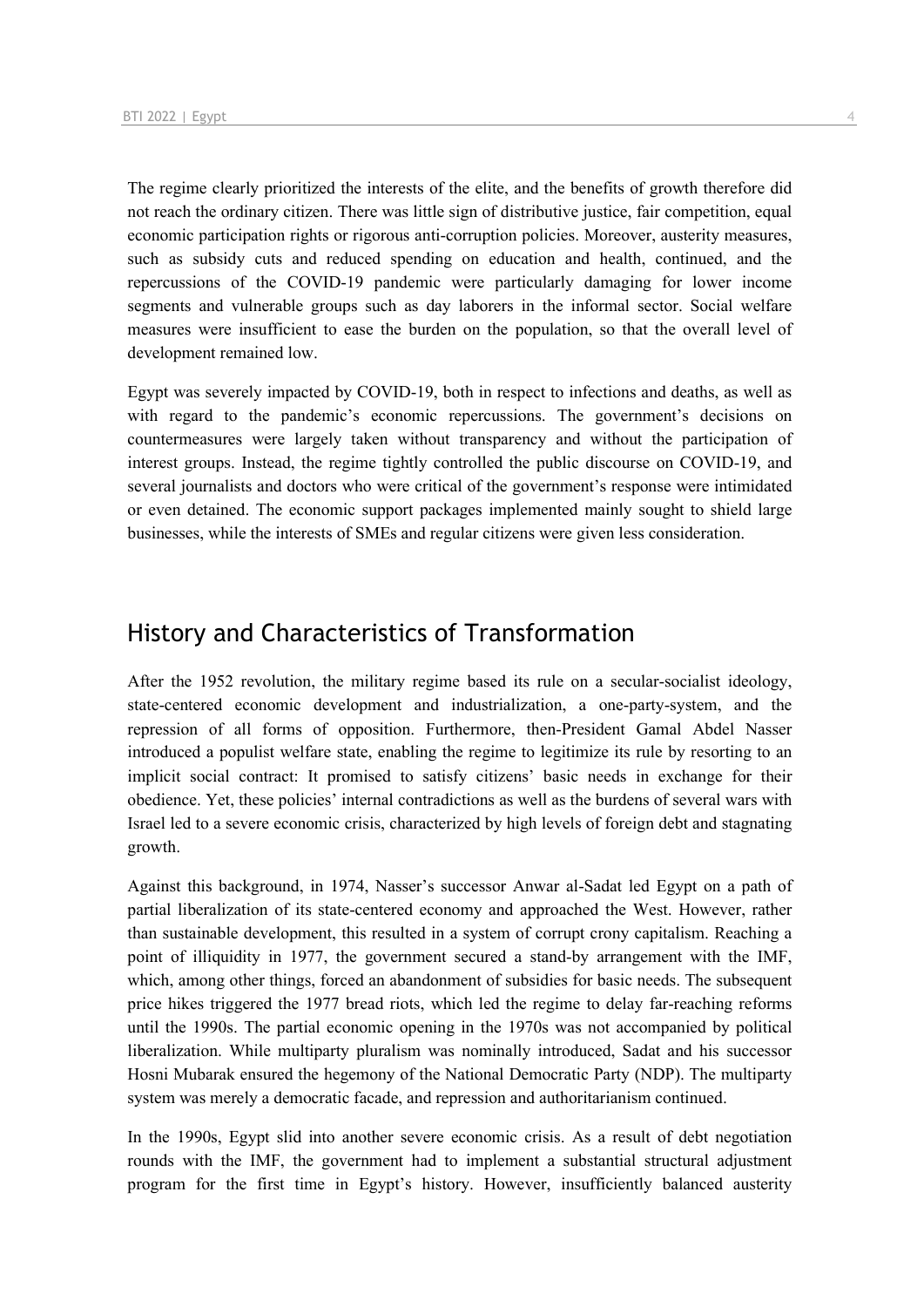measures and a lack of distributive justice severely impaired living conditions. While the private business elite accumulated wealth, growing labor and social protests were harshly crushed. Another wave of economic liberalization and privatization commenced in 2004 with the Nazif government and the background leadership of Hosni Mubarak's son Gamal. Their policies facilitated macroeconomic growth, but once again, large segments of society did not benefit. In addition, the slight political opening that took place during this period quickly ended after the elections in 2005. In consequence, dissatisfaction grew, and the regime faced an intensifying workers' protest movement that coincided with a growing civil rights movement, ultimately leading to the 2011 revolution.

The period following the revolution was characterized by a contradictory course. On the one hand, the Supreme Council of the Armed Forces (SCAF), which had taken over control, continued to crack down on protesters and violent clashes resulted in hundreds of deaths. On the other hand, the political scene was reinvigorated, best exemplified by the parliamentary and presidential elections in 2012, in which candidates from across the entire political spectrum participated. After the victory of the Muslim Brotherhood (MB) and Mohamed Morsi, the Islamist movement suddenly controlled both the executive and the legislature, after having been suppressed for decades. However, the MB did not regard democracy as a goal in itself but rather as a tool to replace the military regime with an equally authoritarian Islamist one. The armed forces toppled Morsi on July 3, 2013, and General Abdel Fattah al-Sisi became president one year later. Since then, his regime has applied an unprecedentedly authoritarian and repressive style of governance, controlling not only the political but also the economic, social and religious spheres. This has been disguised by presenting al-Sisi as the sole savior of national stability and unity. While any talk of democratization de facto has come to an end, a new round of economic reforms began with the conclusion of a \$12 billion loan agreement with the IMF in November 2016.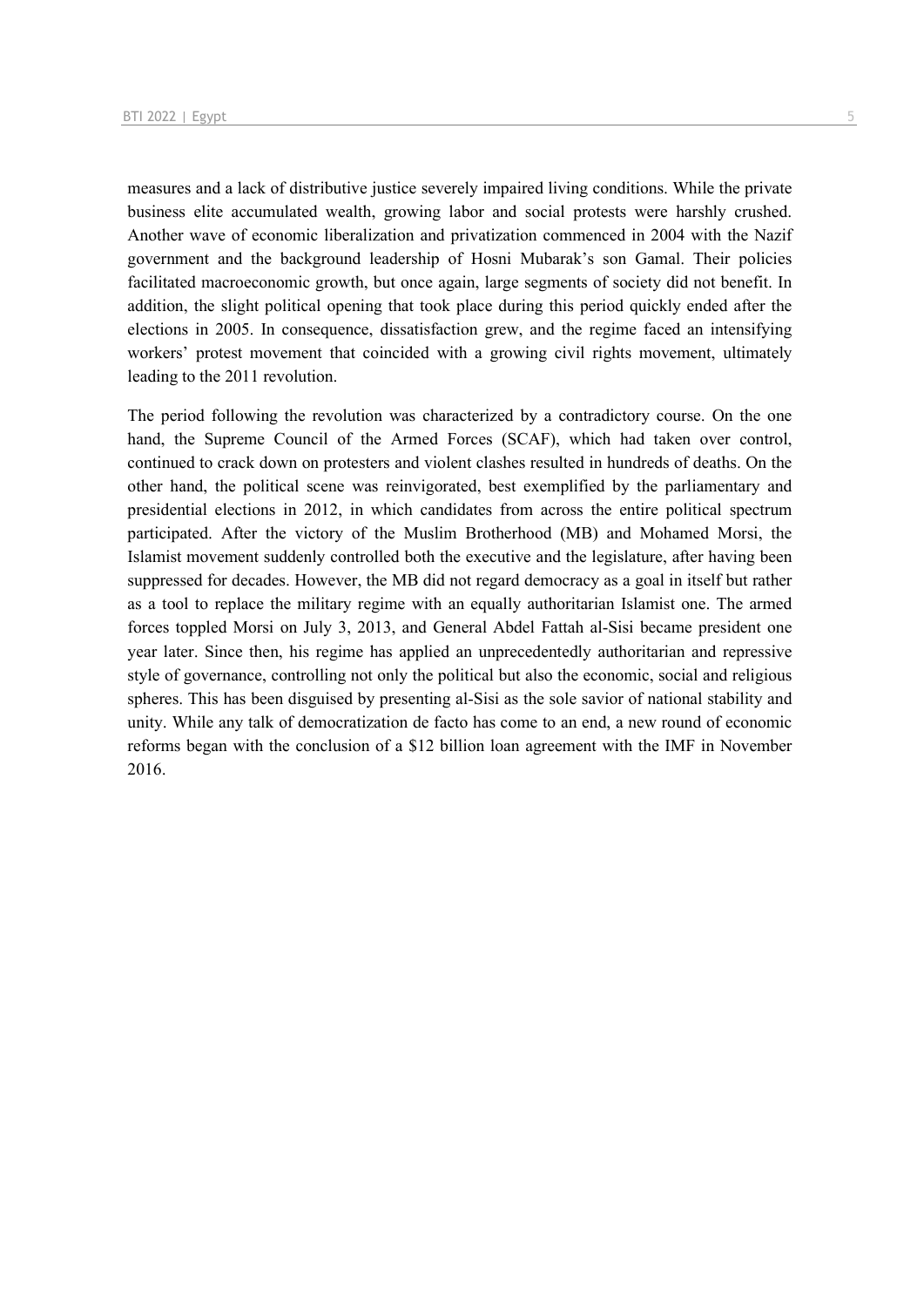The BTI combines text analysis and numerical assessments. The score for each question is provided below its respective title. The scale ranges from 1 (worst) to 10 (best).

## Transformation Status

## I. Political Transformation

#### **1 | Stateness**

The Egyptian branch of the Islamic State (IS), Wilayat Sina (WS), has conducted hundreds of terrorist attacks in recent years, seriously challenging the government's territorial control in the northern Sinai in particular, and perhaps amounting even to a full-fledged insurgency. The Western Desert, and especially the border area to Libya, has been a second hotspot for terrorist activities, with the cross-border movement of radicals and weapons complicating the situation.

Since the announcement of Operation Sinai in February 2018, the military, in cooperation with police forces and intelligence agencies, has launched several large-scale counter-offensives. This weakened WS, and the number of terrorist attacks and victims decreased to 48 and 100 in 2019 (down from 169 attacks and 655 deaths in 2017). Only a few large-scale terrorist attacks targeted civilians during the period under review, such as a car bombing in Cairo on August 5, 2019, which killed at least 20 people. However, the long-term implications of the regime's harsh militarized approach remain unclear, as it has done little to tackle the root causes of terrorism.

Moreover, obtaining accurate information on developments in Sinai in particular is impossible, as the regime does not allow observers to enter the area, and tightly controls the narrative on its anti-terrorism fight.

The Egyptian society is largely homogenous. Both the roughly 90% Sunni Muslims and 10% (mainly Coptic) Christians accept the idea of a unified nation and identify as Arab Egyptians. Amazigh (mainly around Siwa, close to the Libyan border), Bedouins (mainly on the Sinai Peninsula and in the Eastern and Western Desert) and Nubians (mainly south of Aswan, close to the Sudanese border) are the only ethnic minorities, numbering not more than a few hundred thousand each. Moreover, few citizens reside in remote areas, while 98% of the country's population lives in the Nile Delta, the Nile Valley and Greater Cairo. Not least due to Egypt's millenniums-old history, nationalism and patriotism are widespread.

#### Question Score

Monopoly on the use of force



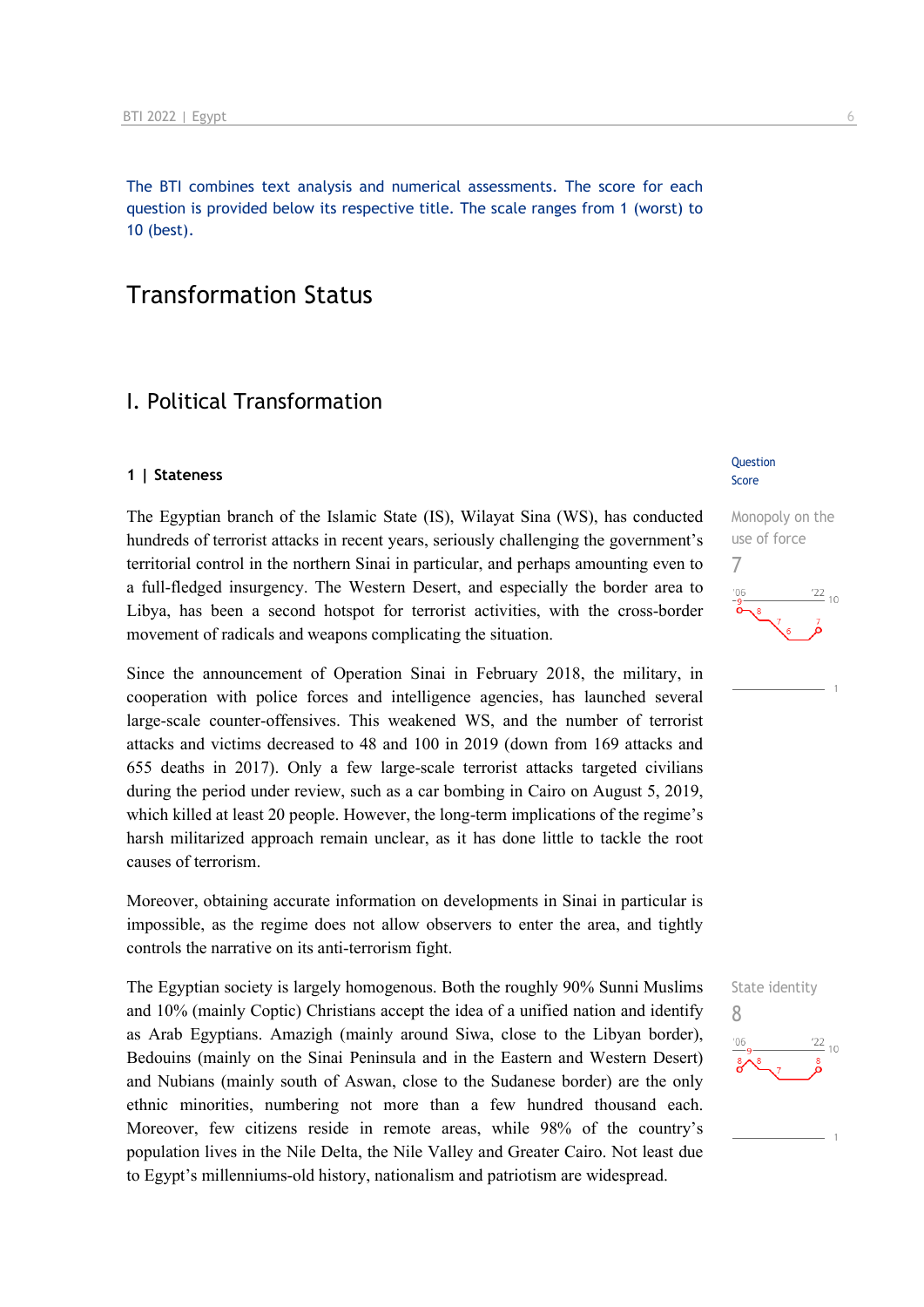The 2014 constitution grants access to citizenship with equal rights to anyone born to an Egyptian father or mother (Art. 6). In practice, however, many factors impact access to full citizenship rights, such as social and geographical origin, political opinion, gender, sexual orientation, or ethnicity. For example, the 2014 constitution enshrines the right of Nubians to return to their ancestral lands until 2024 (Art. 236), from which they were removed before the filling of Lake Nasser. However, while a few thousand Nubians provided with compensation in January 2020, the government has not taken any substantial measures regarding their return.

The 2014 constitution contains religious dogmas, identifying Islam as the state religion and Shariah as the source of legislation (Art. 2), and denying non-Abrahamic religious or atheist identities a right of existence (Art. 64). Society is religiously conservative, a fact that the regime considers in formulating its policies and legislation, despite constantly highlighting its secular character. For example, Christians and Muslims are subject to different personal status laws that are almost exclusively based on religious dogmas. During the period under review, a reform of the personal status laws was discussed heatedly, but parliament has not rendered a decision.

The regime also uses religious rhetoric to justify its policies and has increased its control over the religious sphere in the last years. In July 2020, parliament provisionally approved a draft law that foresees a transfer of control over Dar al-Iftaa – Egypt's leading body issuing fatwas – from al-Azhar to the Ministry of Justice. Following critique by al-Azhar, the draft was sent back to a parliamentary committee, and no final vote had taken place as of the time of writing. The regime combats and demonizes atheism, and many atheists have been detained on the basis of a strict blasphemy law.

Egypt is divided into 27 governorates, which are partially further subdivided into regions, towns and villages. Yet the administrative structure is highly centralized, with governors and executive organs appointed by the president and serving under his discretion. Elected local councils were dissolved in 2011, with new elections to be held only once a new bill regulating local councils was in place. The government submitted a draft law on the issues to parliament in 2016, but it had not been placed on the agenda for plenary discussion before December 2019. With parliamentary elections scheduled for 2020, the debate was postponed once again.

Most basic infrastructure is available. According to the latest census from 2017, 90.4% of households have access to drinking water, and 96.3% have electricity. The World Bank has listed 99% of households as being connected to improved water sources, and 95% as having access to improved sanitation systems (2015). The state also provides the administrative infrastructure for the rule of law, but law enforcement is very selective, not least due to widespread corruption. Despite recent attempts to increase the tax base, collection efficiency remains low, and the World No interference of religious dogmas 6  $^{\prime}06$  $\frac{22}{10}$ 

Basic administration 6 $\frac{22}{10}$  $-06$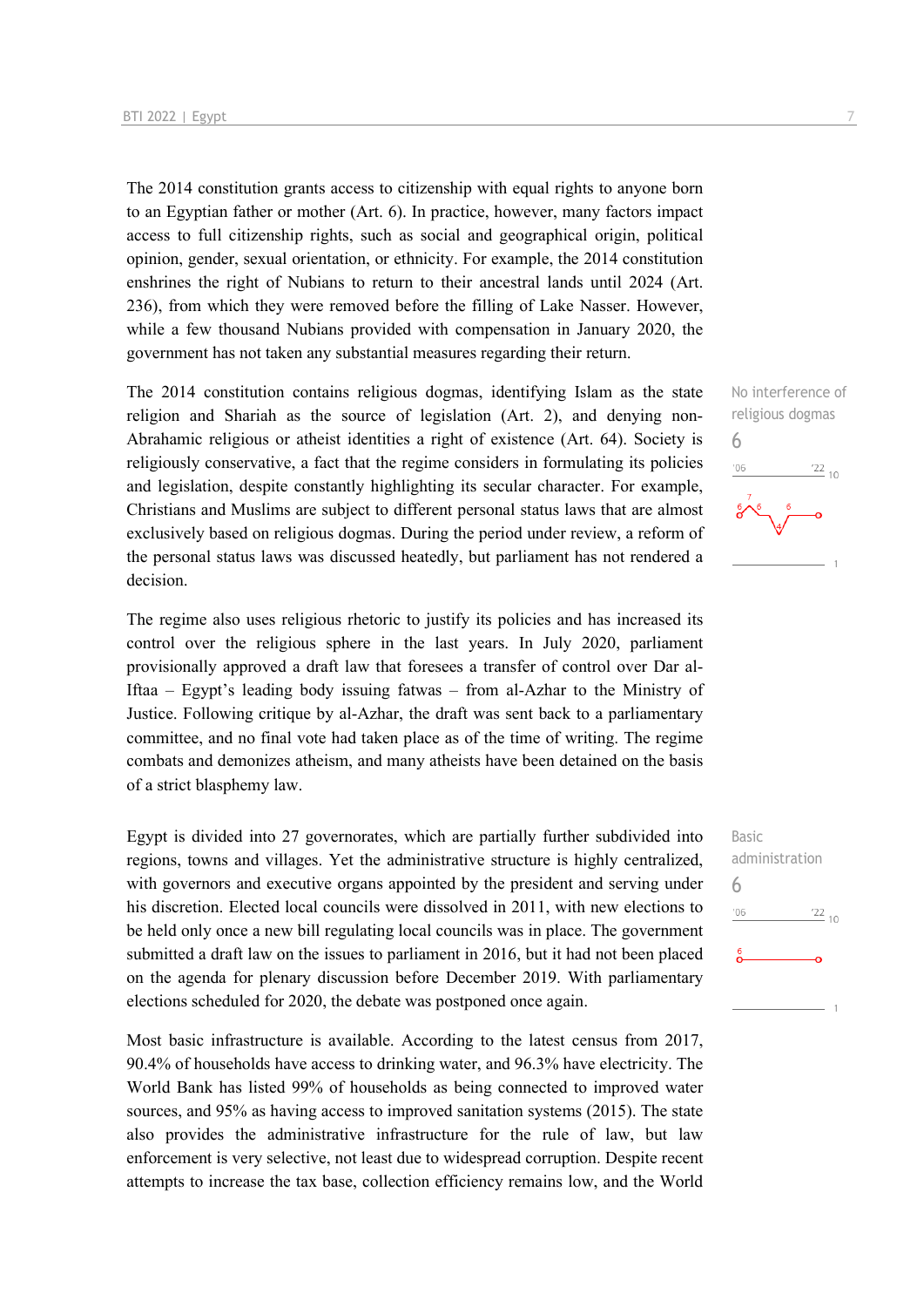Bank emphasized the "sluggish tax-revenue mobilization" in a report in December 2020. Moreover, the bureaucracy lacks both the efficiency and resources to provide high-quality education and health services.

The COVID-19 pandemic placed an additional burden on the health system, and doctors and nurses complained about the lack of equipment and tough work conditions. Other basic infrastructure was not disrupted on a permanent basis by the pandemic.

#### **2 | Political Participation**

The mainly consultative upper house of parliament, formerly called Shura Council, was dissolved in the 2014 constitution, but constitutional amendments in April 2019 led to its reestablishment, now called the Senate. Elections were held in August 2020, but the voter turnout rate was only 14.2%. The Nation's Future Party (NFP), which has close ties to security agencies and enthusiastically supports the regime, won 147 of the 200 contested seats, and the president appointed another 100 members. Elections for the House of Representatives, Egypt's lower house and main legislative body, were held in November and December 2020 (voter turnout: 28.8%). A total of 284 members were elected as individual candidates and another 284 members via a closed-list system, and 28 additional members were appointed by the president. The NFP secured 315 seats (53%), followed by the pro-regime Republican People's Party (RPP) with 50 seats (8%).

Neither of the elections were free or fair. Dozens of members of opposition parties have been arrested in recent years. In June 2019, for example, security forces detained at least eight prominent government critics who were in talks to form an alliance, the Coalition of Hope, to jointly run in elections. They were charged with "plotting against the state." Moreover, legal regulations set high hurdles for independent individuals seeking office, and media outlets have been highly supportive of pro-regime figures. Numerous irregularities were reported on voting days, including the distribution of food packages and cash.

The last presidential elections were held in March 2018. They too were neither free nor fair, and President al-Sisi was re-elected with 97% of the valid votes. The next presidential elections will be held in 2024. Local elections have been repeatedly postponed since the dissolution of all local councils in 2011.

Free and fair elections 2 $\frac{22}{10}$  $'06$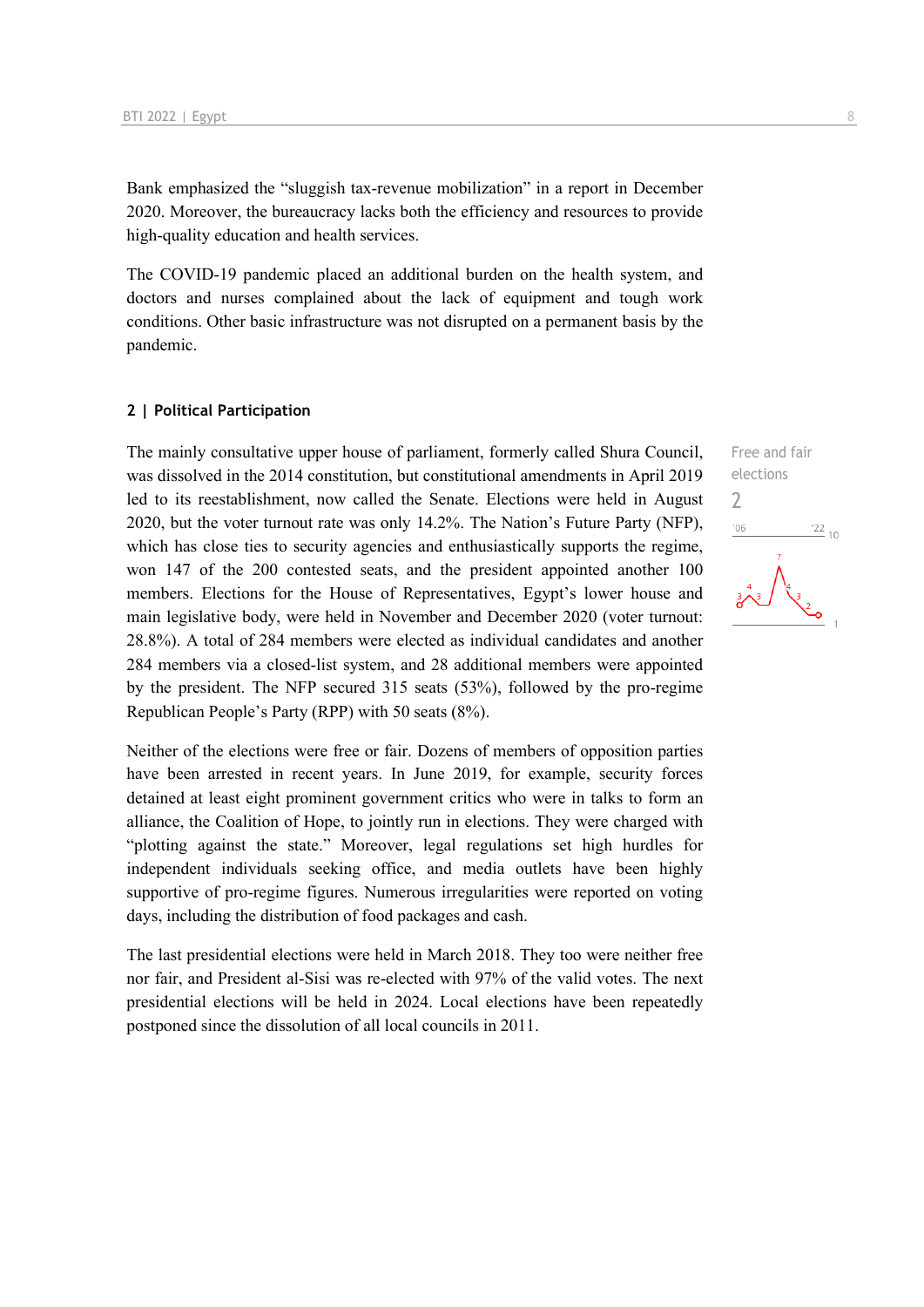Both legislative chambers consist of mainly regime supporters, and parliament's rights are restricted, while the president enjoys far-reaching competences and power to govern. Moreover, non-elected actors play an important role in decision-making. Most importantly, the military and the security apparatus largely control the political sphere, having considerable power to shape policies and to place individuals in office or to remove them. The National Security Agency (NSA), Egypt's domestic intelligence service, for example, was highly involved in the creation of electoral lists for the parliamentary elections in 2020.

The military's mandate was (again) significantly expanded through constitutional amendments in April 2019, and now includes vague tasks such as protecting democracy, the civilian nature of the state and the constitution itself. Thereby, the military is effectively placed above the constitution, being granted the constitutional right to intervene in politics and even perpetrate a military coup. Furthermore, religious authorities such as al-Azhar wield considerable veto power in all matters related to religion, which this body has often used to protect its independence and influence lawmaking.

The constitution does not restrict association or assembly rights, but it allows the rulers to do so through repressive legislation. Correspondingly, the regime has implemented a severely restrictive protest law passed in 2013, and does not tolerate demonstrations critical of its policies. On September 20, 2019, several hundred Egyptians protested against al-Sisi, in the only demonstrations of any significant size during the period under review. In the weeks that followed, security forces arrested several thousand individuals, including not only protesters but also human rights lawyers, political oppositionists and journalists.

In July 2019, parliament passed an amended version of the 2017 NGO law, but the government ratified the associated bylaws only in November 2020. Amendments include some improvements, such as canceling jail sentences and reducing the (formal) influence of security agencies. However, the law still severely restricts the work of NGOs, in part by imposing harsh restrictions on their allowed fields of operation. Effectively, the regime only allows the work of organizations that support the regime, whereas many critical organizations have been shut down in recent years. Moreover, al-Sisi reinstated the state of emergency in April 2017, and has repeatedly renewed it since then, further restricting association and assembly rights.

Effective power to govern 2  $^{\prime}06$  $\frac{22}{10}$ 



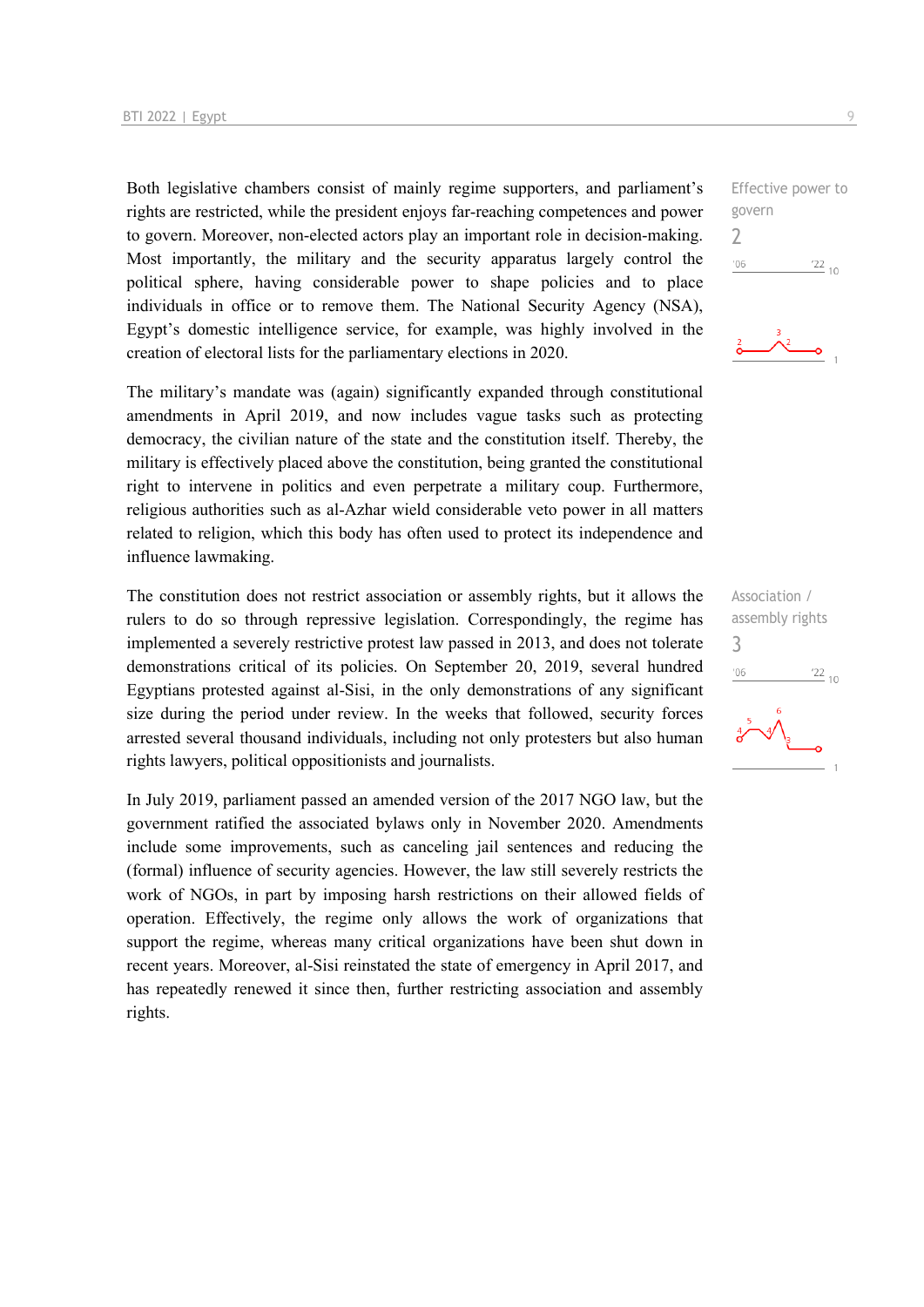The 2014 constitution grants freedom of thought, opinion and expression (Art. 65), and prohibits the censorship, suspension or closure of media organizations (Art. 71). In practice, however, those freedoms are severely restricted. According to the Committee to Protect Journalists (CPJ), at least 27 journalists were imprisoned at the end of 2020, which is the third-highest number globally. Egypt was ranked 166th out of 180 countries in the Reporters Without Borders' Press Freedom Index 2020.

The media landscape includes both public and private outlets, both characterized by pro-regime reporting. They refrain from criticizing the ruling elite, while instead discrediting opposition figures and disseminating the regime's narratives. The very few remaining dissenting voices are frequently subject to intimidation. In December 2019, security forces cracked down on Mada Masr, one of the last remaining independent outlets, raiding its office and (temporarily) arresting several staffers.

Restrictions were further increased during the course of the COVID-19 pandemic. In March 2020, the correspondent for The Guardian was forced to leave Egypt after reporting on a scientific study suggesting that the actual number of infections may have been much higher than the official numbers. In April 2020, the Supreme Council for Media Regulation blocked dozens of social media accounts and news websites, claiming that they had spread false information about COVID-19. This added to the more than 500 websites that had been blocked since mid-2017.

Restrictions are not limited to journalists. During the period under review, hundreds of bloggers and social media users have been detained for comments criticizing the ruling elite, sharing atheist views or defending homosexuality, among other issues. In spring 2020, at least nine young women were detained for content they shared on the TikTok video platform and were subsequently charged with "violating family values and principles" and "violating public morals."

#### **3 | Rule of Law**

In theory, the 2014 constitution reduced the power of the executive and strengthened the legislature. However, the parliament elected in 2020 is as weak as the one elected in 2015. Members are almost exclusively regime supporters, whose fate is highly dependent on the backing of the president, the military and the security apparatus. Accordingly, the parliament only very occasionally expresses criticism of the government. Its main role is to approve and implement the executive's initiatives, not to monitor or provide a balance of power. In April 2019, constitutional amendments expanded the president's control over the judiciary, and paved the way for al-Sisi to remain in office until 2030.

The dominance of the executive was reflected during the COVID-19 pandemic, as the country's responses were largely designed by the cabinet, with very limited oversight from parliament or the judiciary. In the context of the pandemic, the

Freedom of expression  
\n
$$
\begin{array}{r}\n2 \\
\hline\n\frac{106}{200} \quad 2210 \\
\hline\n\end{array}
$$

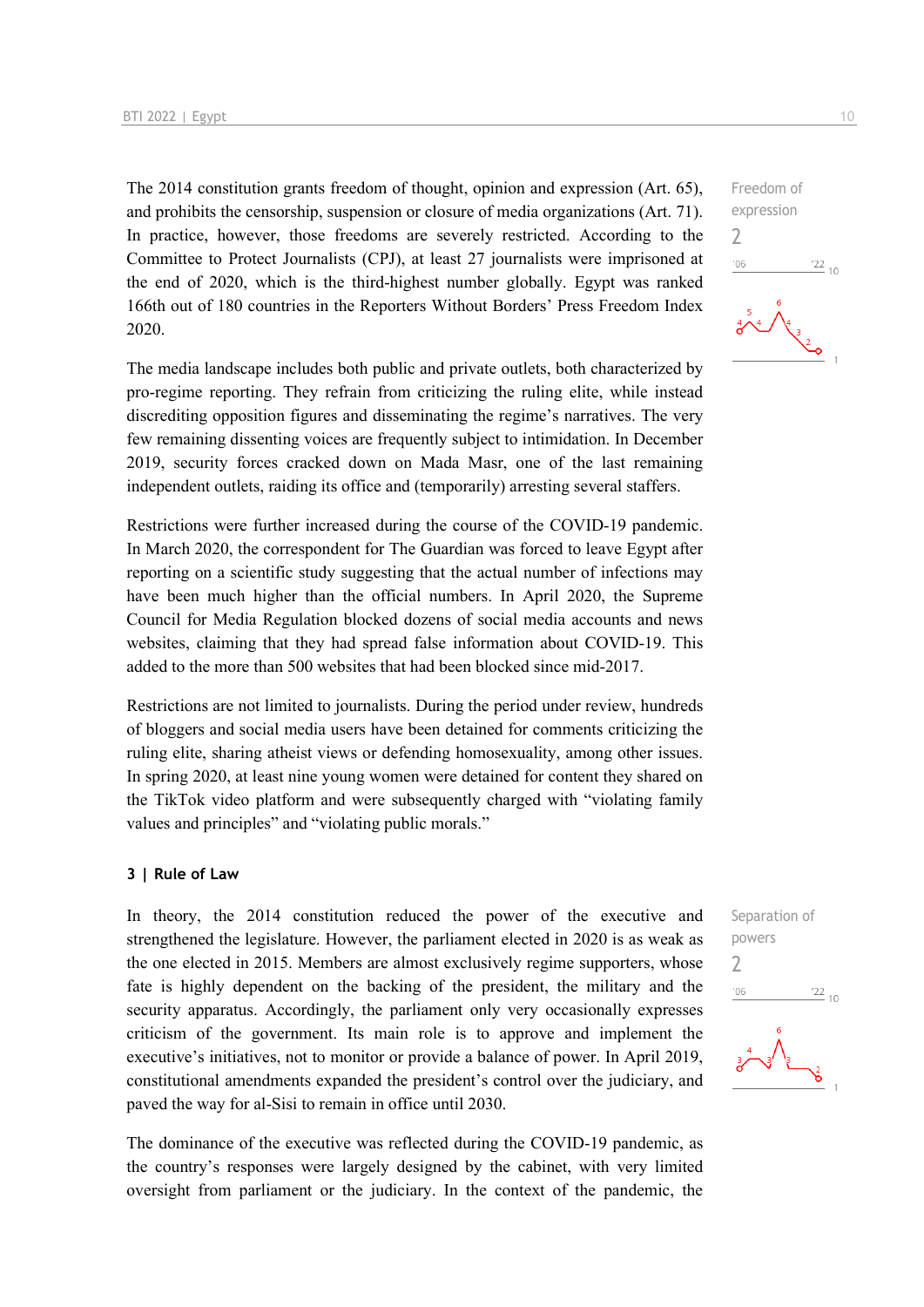emergency law, under which the president had declared the state of emergency in April 2017, was amended on May 8, 2020. It now grants the president even more powers, for example to ban private or public gatherings, close educational institutions, place restrictions on economic activities, and give military prosecutors the authority to investigate crimes.

The judiciary system contains three major strands. The common court system deals with basic civil and criminal matters. It is spearheaded by the Court of Cassation, which is the final venue for appeal, and additionally rules on the validity of membership in parliament. The State Council has sole competence to settle administrative disputes, with the Supreme Administrative Court being the highest instance. Finally, the Supreme Constitutional Court has exclusive competence to rule on the constitutionality of laws and to interpret legislative texts.

The judiciary has long enjoyed a degree of independence, with the 2014 constitution entailing further improvements. Since then, however, the regime has gradually brought the judiciary under tighter government control. The April 2019 constitutional amendments grant the president the authority to appoint the prosecutor general (Art. 189) and the heads of the main judicial bodies (Art. 185 and Art. 193), ending the traditional practice in which the most senior members have assumed the leadership at moments of succession. A Supreme Council for Judicial Bodies and Entities, chaired by the president, was enshrined in the constitution (Art. 185), inter alia administering promotions and transfers. The 2019 amendments also eliminated the constitutional principle under which parliament has granted an independent budget to each judicial authority (Art. 185). Recruitment happens under conditions of strict security, with the General Intelligence Directorate and the Administrative Prosecution Agency screening candidates on the basis of political convictions.

An increasing number of cases deemed to have national security implications have been tried in front of state security courts of emergency, due to the ongoing state of emergency and the frequent application of the 2015 terrorism law. These courts are composed of both civilian and military judges, appointed by the president. This comes in addition to military courts, which have jurisdiction over all crimes committed by military personnel and over civilians who have attacked either the military or public facilities, a charge that is increasingly used in to justify shunting cases to these courts.

Independent judiciary 3 $\frac{22}{10}$ '06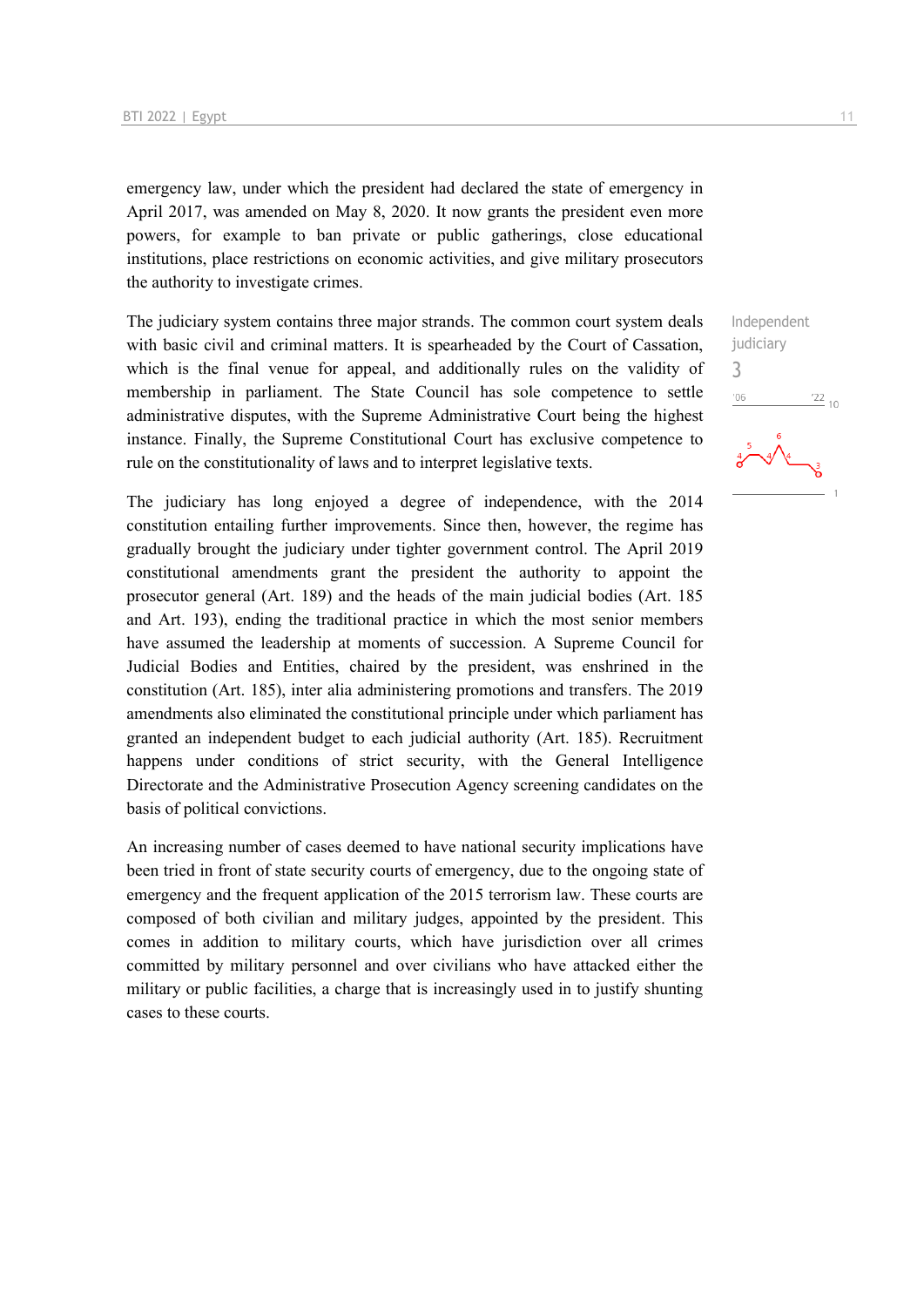For decades, the rule of law has been undermined by extensive corruption and a culture of nepotism and favoritism. Al-Sisi has repeatedly highlighted his intention to end this practice. Egypt's first national strategy to fight corruption, which covered the period 2014 – 2018, was followed up by a second stage covering the years from 2019 until 2022, and several individuals were indeed charged during the period under review.

However, the prosecution of office abuse is neither consistent nor rigorous, and it appears as though those prosecuted are primarily individuals who have lost the backing of the regime. The Administrative Control Authority (ACA), which is responsible for dealing with all administrative and financial violations of state bodies and the public sector, is subordinated to the president. Traditionally, the ACA's senior positions are filled with former military personnel, while army and police officers lead the investigation units. Consequently, the ACA is controlled by the regime, and can be used to punish or reward individuals. Moreover, it does not have the power to scrutinize potential misbehavior by members of the military.

The 2014 constitution in theory grants equal rights to all citizens without discrimination (Art. 9). In reality, however, civil liberties are systematically repressed. Women continue to struggle to be granted equal rights, as do citizens who in one way or the other do not comply with the image of the "normal Egyptian," such as homosexuals, transgender persons, atheists, Shi'ite Muslims or Bahai. In March 2019, for example, a young transgender woman was detained and discriminated against during her four months of detention in an all-male prison. In February 2020, a blogger was sentenced to three years in prison for administering the Facebook group "Egyptian Atheists."

Citizens with divergent political preferences are especially targeted, and Egypt has some 60,000 political prisoners. Moreover, disproportionally long pretrial detentions, forced disappearances and torture are common. Organizations documenting these practices have come under constant pressure. In November 2020, security forces cracked down on the Egyptian Initiative for Personal Rights (EIPR), temporarily arresting three senior staff members and charging them with "joining a terrorist organization" and "spreading false news."

Positive trends have been reported in the fight against female genital mutilation (FGM), which has long been a notorious problem in Egypt. According to the Egyptian health ministry, 70% of girls aged between 15 and 19 had undergone some form of genital mutilation as of 2015 (compared to 97% in 1985). A National Committee for Eliminating FGM was established in May 2019, and a number of awareness campaigns were organized, not least with the support of al-Azhar and the Coptic Church, which both officially stressed that FGM had no connection to religious belief.

Prosecution of office abuse 3  $-06$  $\frac{22}{10}$ 



Civil rights 2 $-06$  $\frac{22}{10}$ 

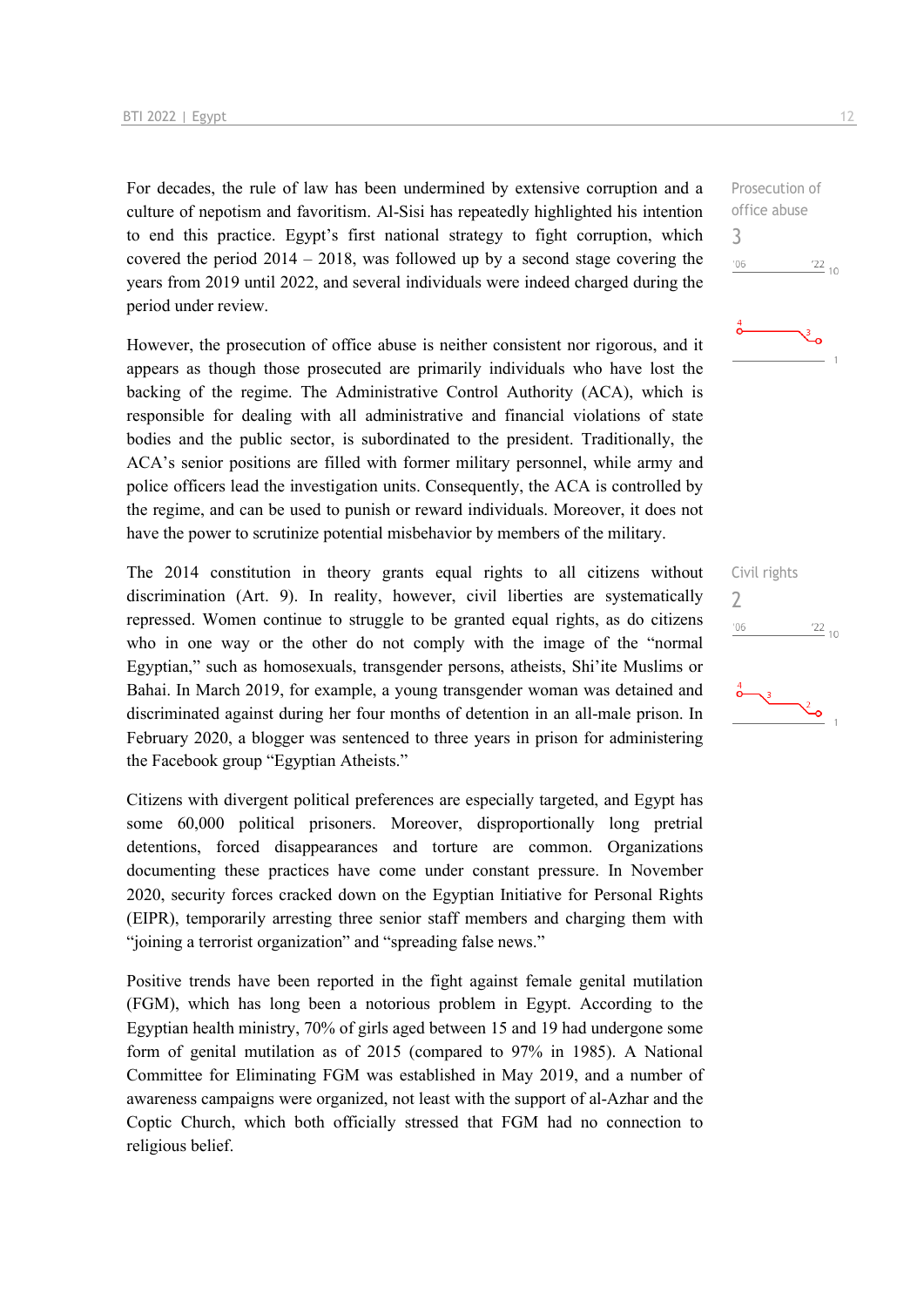#### **4 | Stability of Democratic Institutions**

All political and administrative institutions in modern Egyptian history have been part of authoritarian regimes. After the 2013 coup, the current regime began to reestablish the institutional framework, aiming to secure its own survival. The judiciary and public administration largely survived the turmoil of the post-2011 years, even though their design and staff underwent significant changes, and they were placed under stricter presidential control. The second parliamentary elections took place in late 2020, but parliament continues to serve as a rubber-stamp institution. Regional and local executive organs are appointed by the president. Local councils were dissolved after 2011, and no new elections have been held. Overall, most institutions are portrayed as democratic, but lack both input and output legitimacy, and are either part of or controlled by the authoritarian regime.

From the perspective of the military and the security apparatus, democratic institutions do not exist to monitor and supervise, but rather to wield the regime's power. Therefore, they have made sure to exempt themselves from these institutions' reach and control, best exemplified by the military's special status, which was further strengthened in the constitutional amendments of April 2019. Governments, parliaments and the public administration are primarily expected to serve the regime, not the citizenry. Accordingly, the rulers have not only shaped the design of these state bodies, but also control who takes office. This has led to a broad lack of confidence in the existing institutions both among the few remaining opposition forces and the general public. This was illustrated by the low voter turnout levels in the 2020 elections.

#### **5 | Political and Social Integration**

Officially, Egypt has had a multiparty system since 1977. In practice, however, the NDP monopolized the political arena during the Mubarak era. After the 2011 revolution, the NDP was dissolved, and a highly fragmented party system developed, with the Muslim Brotherhood's (MB) Freedom and Justice Party (FJP) clearly being the most professional and socially rooted party. After the 2013 coup, the MB was dissolved, and all parties that had been critical of the new regime were gradually silenced or brought under the regime's control. In consequence, the 2020 elections were contested almost solely by pro-regime parties. While united in their support of the regime, they do differ in some policy areas, such as the economy or the welfare state.

Today's party landscape includes some parties with long traditions, such as the (New) Wafd Party, which was the main nationalist party in the fight against colonialism, or the Nasserist Party, which upholds the idea of Arab socialism. These

Performance of democratic institutions 2  $\frac{22}{10}$  $106$ 





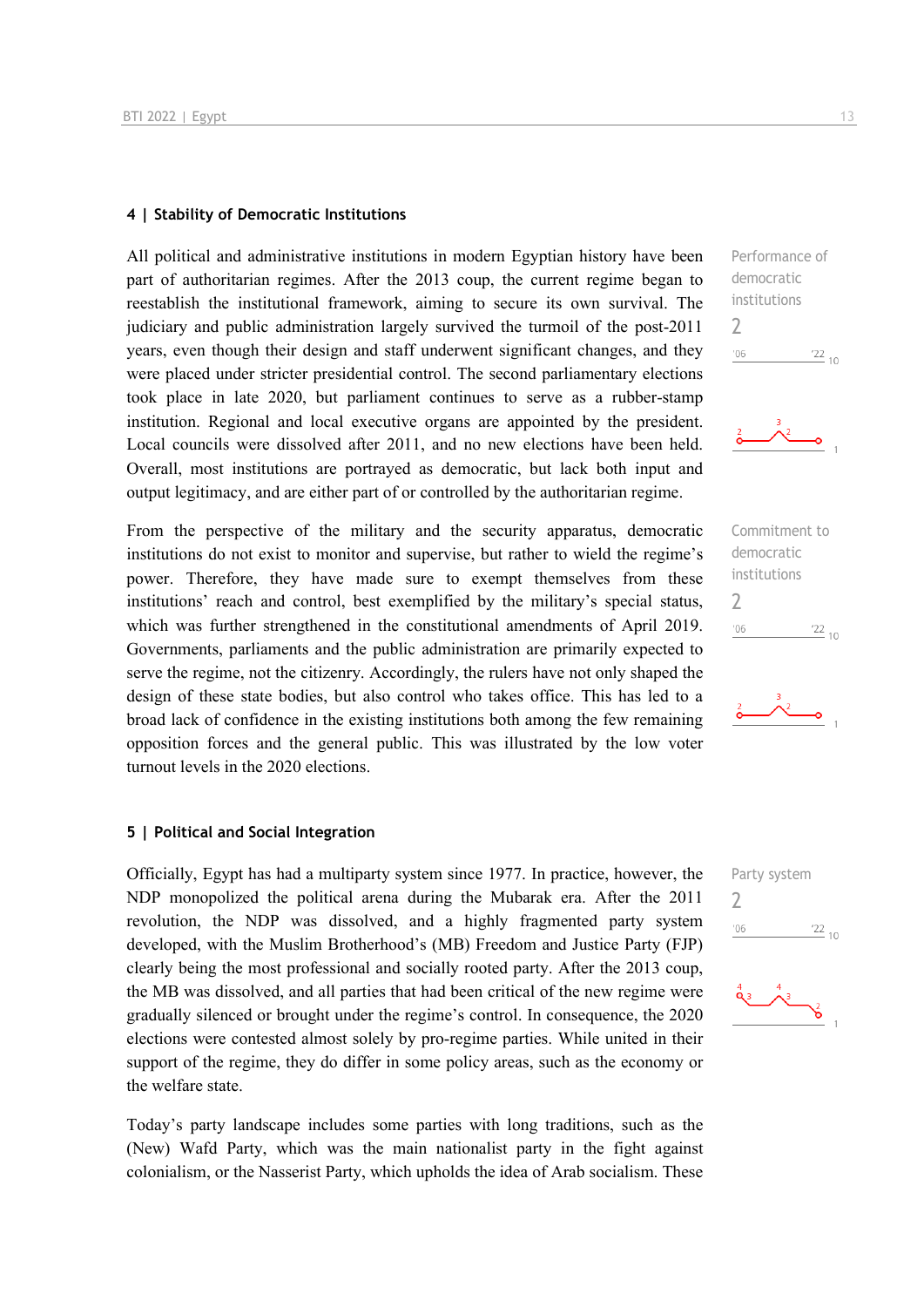still have a loyal electoral base, although it is certainly dwindling over time. Other parties were founded after 2011, such as the liberal Free Egyptians Party, the Salafi al-Nour Party and the center-left Social Democratic Party. They also have some core voters but have not managed to establish a large sustainable voter base. In recent years, they have been increasingly sidelined by parties founded by civilians loyal to the regime, often with close ties to or even receiving direct instruction from the military or the security apparatus. The Nation's Future Party (NFP), founded in 2014, is the most prominent and important of these. Other examples include the Republican People's Party and the Homeland Defenders Party.

No new ruling party was established after the 2013 coup. Instead, several smaller parties and independent candidates vied for the regime's favor. Starting in 2019, the NFP, which has close ties to the security apparatus and the military, began to dominate the party landscape. It directed the formation of party lists before the 2020 elections, and now holds more than 50% of the seats in both legislative chambers. Even though party leaders have emphasized that the NFP has no intentions of becoming the new NDP, the NFP is on the way to establishing itself as the main pro-regime party.

There is a clear hierarchy with regard to whose interests are deemed important. Some groups, such as the military, the security apparatus and the business elite, are very powerful, whereas the concerns of the lower social classes are largely ignored. This was reflected in infrastructure and housing projects carried out during the period under review, for example. The development of informal settlements in Cairo have largely been planned and carried out without the participation of inhabitants, who were removed in order to make space for investors.

Syndicates and unions enjoyed some independence in the aftermath of the 2011 revolution but have in recent years been brought back under state control. The stateaffiliated Egyptian Trade Union Federation (ETUF), whose leadership consists almost exclusively of regime supporters, still has a monopoly in the union landscape. Most of the influential professional syndicates are also headed by state supporters. In consequence, unions and syndicates do not voice their members' demands to the elite, but rather deliver the elite's messages to their members. If a syndicate were to criticize the government, it risks facing a severe backlash. During the COVID-19 pandemic, for example, the doctors' syndicate criticized work conditions in the health sector, which resulted in the arrest of several of its members who were accused of spreading false news.

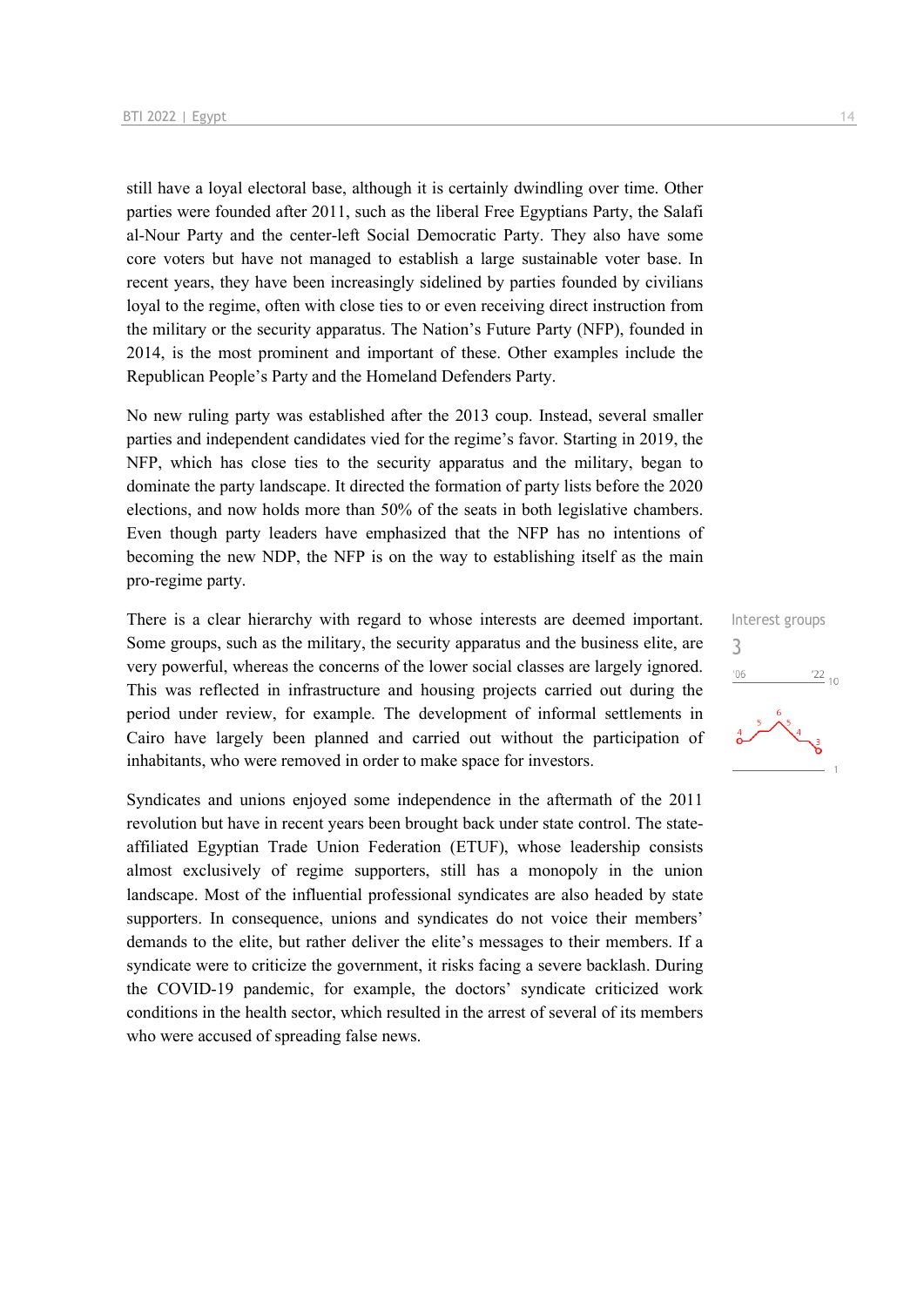For many Egyptians, democracy is not a goal in itself. Achieving justice and welfare are priorities, whereas the political system is deemed less important. Yet according to the latest Arab Barometer Survey from 2019, 70% of Egyptians believe that a democratic system is the best available option (while acknowledging that it is not flawless). Moreover, the level of trust in political institutions is low, given the decades-long experience of authoritarian rule. In addition, many associate their experiences with democracy after 2011 with instability, an economic downturn and price hikes. This, together with a long tradition of patriarchy, has bolstered the belief that a strong man is necessary to lead the country.

Because of the state's inability to provide basic goods and support, the society has a great need of mutual aid. Yet due to the prevailing socioeconomic malaise and the spread of poverty, support and trust are increasingly practiced only within families and people's closest social circles. Solidarity between social classes, by contrast, is low, despite some ad hoc assistance, for example in the form of charitable donations.

The state's passivity has offered considerable opportunity for religious institutions, both Islamic and Christian, to step in particularly through their charities to provide education, food and health services. These religious charity institutions played an important role in supporting the population during the COVID-19 pandemic. In addition, individual initiatives have also provided help to those most affected by the pandemic. For example, the private Mersal Foundation paid for beds in private hospitals to support people in need.

Activism on environmental or cultural issues, by contrast, is only beginning to emerge, with awareness slowly increasing, especially among the urban uppermiddle class.

### II. Economic Transformation

## **6** | Level of Socioeconomic Development

Egypt depends on volatile sources of revenue such as tourism and remittances from workers in oil-producing countries, and mismanagement, nepotism and corruption are widespread. This makes it difficult to overcome the most important socioeconomic barriers to transformation. Accordingly, Egypt's level of development is low to medium, and it ranks 116th out of 189 countries in the Human Development Index 2019 (HDI). The World Bank classifies Egypt as a lower-middle income country with a GNI per capita (PPP) of \$11,810, which is clearly below the global average of \$17,591.

For 2017, the World Bank indicated that 28.7% of the population was living of less than \$3.20 per day, while the Gini index reached 31.5. In early 2020, 29.7% of the population was living below the national poverty line. According to CAPMAS,

# $-1$ Social capital 5  $\frac{22}{10}$  $^{\prime}06$

Approval of democracy

n/a

 $-06$ 

## Score

Socioeconomic barriers 3 $\frac{22}{10}$  $n<sub>0</sub>$ 

 $\frac{22}{10}$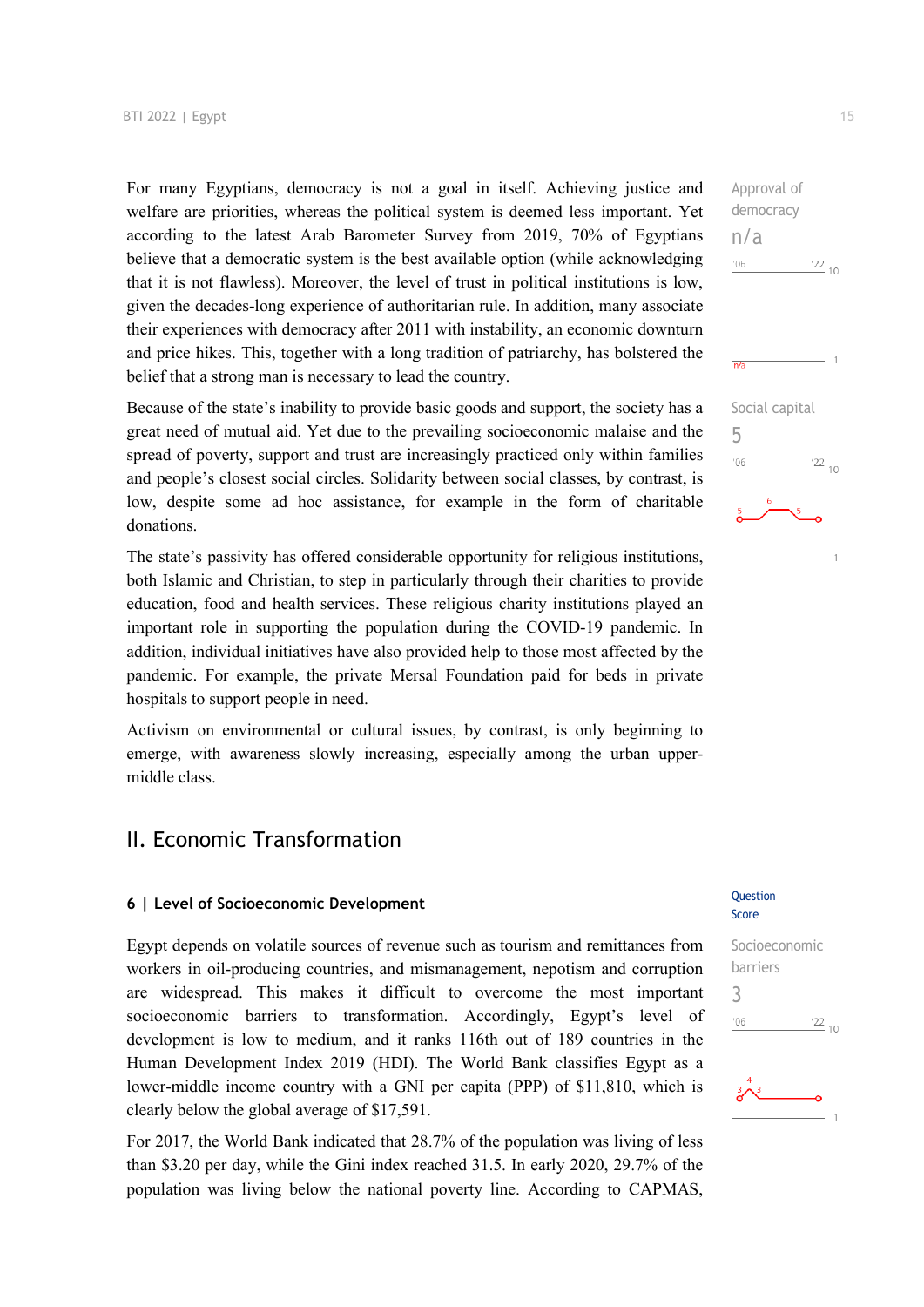Egypt's main statistical agency, this number has likely risen in the course of the pandemic, in part because tourism ground to a halt, and particularly vulnerable groups, such as low-paid informal workers, have lost much of their income.

This may further increase inequality, which is already substantial. Significant portions of society are disadvantaged due to their political opinions, gender, place of residence or class affiliation, to cite only a few relevant dimensions. Accordingly, Egypt's inequality-adjusted HDI score is 29.7% lower than its main HDI score, which is clearly above the global mean value of 20.4%. In the Gender Inequality Index 2019, Egypt was ranked 108th out of 162 countries.

| <b>Economic indicators</b> |          | 2017      | 2018                     | 2019          | 2020       |
|----------------------------|----------|-----------|--------------------------|---------------|------------|
| GDP                        | S M      | 235733.7  | 249713.0                 | 303080.9      | 363069.2   |
| GDP growth                 | $\%$     | 4.2       | 5.3                      | 5.6           | 3.6        |
| Inflation (CPI)            | $\%$     | 29.5      | 14.4                     | 9.2           | 5.0        |
| Unemployment               | $\%$     | 11.7      | 9.8                      | 9.7           | 10.5       |
|                            |          |           |                          |               |            |
| Foreign direct investment  | % of GDP | 3.1       | 3.3                      | 3.0           |            |
| Export growth              | $\%$     | 86.0      | 31.6                     | $-2.2$        | $-21.7$    |
| Import growth              | $\%$     | 52.5      | 10.6                     | $-8.9$        | $-17.9$    |
| Current account balance    | S M      | $-7939.7$ | $-7698.2$                | $-10221.9$    | $-14236.0$ |
|                            |          |           |                          |               |            |
| Public debt                | % of GDP | 103.0     | 92.5                     | 84.2          | 89.8       |
| External debt              | \$ M     | 84722.5   | 100186.1                 | 115079.6      | 131579.7   |
| Total debt service         | \$M      | 6695.4    | 7907.5                   | 8798.4        | 11978.5    |
|                            |          |           |                          |               |            |
| Net lending/borrowing      | % of GDP | ÷,        | $\frac{1}{2}$            |               |            |
| Tax revenue                | % of GDP |           | $\overline{\phantom{a}}$ |               |            |
| Government consumption     | % of GDP | 10.1      | 8.4                      | 7.7           | 8.0        |
| Public education spending  | % of GDP | ÷,        | $\overline{\phantom{a}}$ | $\frac{1}{2}$ |            |
| Public health spending     | % of GDP | 1.7       | 1.4                      |               |            |
| R&D expenditure            | % of GDP | 0.7       | 0.7                      |               |            |
| Military expenditure       | % of GDP | 1.4       | 1.2                      | 1.2           | 1.2        |

Sources (as of December 2021): The World Bank, World Development Indicators | International Monetary Fund (IMF), World Economic Outlook | Stockholm International Peace Research Institute (SIPRI), Military Expenditure Database.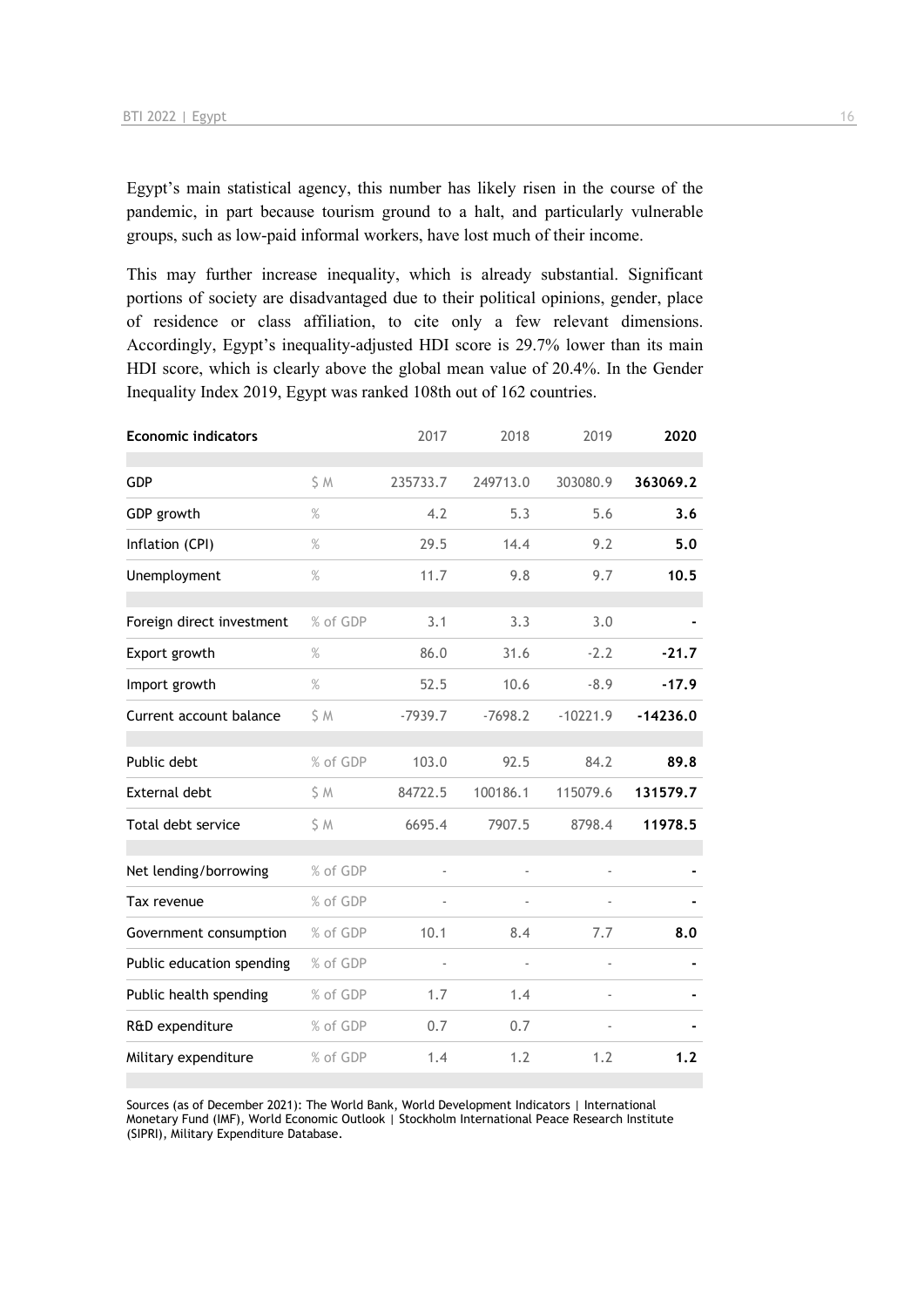#### **7 | Organization of the Market and Competition**

IMF-induced reforms in 2016 mainly aimed at improving Egypt's fiscal stability. Thus, they primarily contained austerity measures, such as a cut in subsidies, as well as tax reforms and a liberalization of the exchange rate. Like the IMF-induced reforms in 2004, the 2016 reform package did little to address deeper structural issues. Thus, it did not lead to improved market-based competition, but instead provoked further wealth accumulation within the business elite due to corruption, clientelism and cronyism.

Consequently, Egypt was ranked 142nd out of 180 countries in the Index of Economic Freedom 2020, significantly worse than in 2011 (ranked at 96th place) or 2016 (ranked at 125th place). In the World Bank's Ease of Doing Business Index 2020, Egypt was ranked at 114th out of 190 countries. The report indicates that it takes 12.5 days and 5.5 procedures to start a business, and the costs are estimated to be 20.3% of Egypt's average income per capita. Obstacles remain to both running and starting a business, even though the latter process has improved in recent years. The report identifies registering property, paying taxes, trading across borders and enforcing contracts as the main hurdles.

The informal sector generates between 40% and 50% of GDP. With regard to employment, an estimated 63% of all Egypt's labor is informal, and it accounts for almost 50% of all non-agricultural employment. Some economists consider the informal sector to be the most booming, job-creating and market-oriented sphere of the Egyptian economy.

A legal framework ensuring freedom of competition was established in 2005 and implemented with the Egyptian Competition Authority (ECA) serving as the main watchdog. Since that time, the ECA has curbed monopolistic practices in some cases, for example in January 2021, when it froze the planned acquisition of the Alameda Healthcare Group by the Cleopatra Hospitals Group. The ECA's most spectacular case during the period under review was ride-hailing company Uber's acquisition of its main competitor Careem in March 2019. For months, the ECA expressed its concerns, but eventually gave its conditional approval in January 2020.

The ECA lacks both influence and independence. It does not by itself have the authority to stop mergers or impose fines – it can only file a lawsuit, and a court eventually decides. Moreover, implementation is highly selective, and clientelist networks protect the business elite from investigation. The IMF loan from June 2020 was bundled with demands that the competition law be amended and that the ECA be granted a stronger role. It remains to be seen whether and how far these reforms will increase competition.



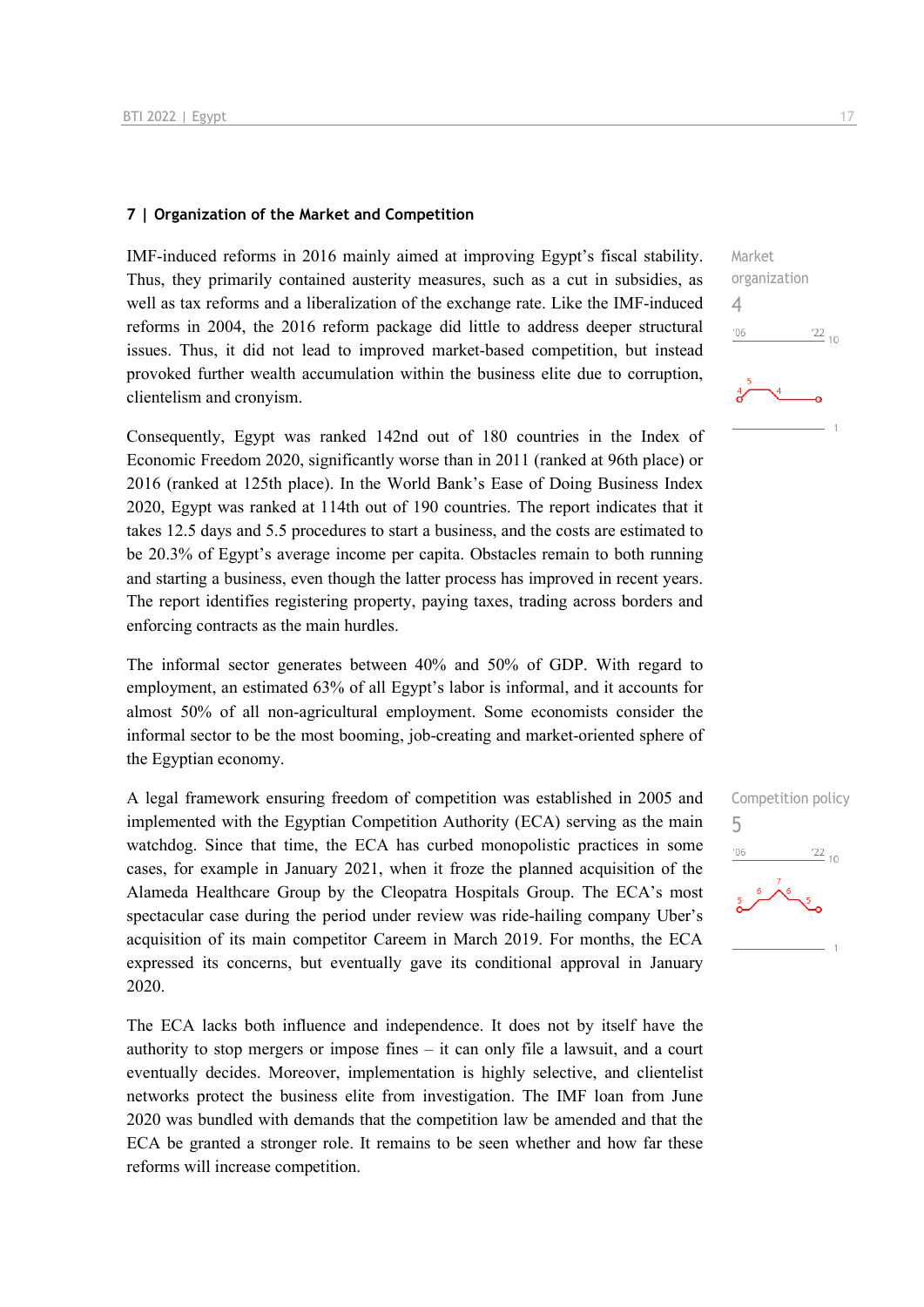For now, key sectors such as steel and cement production, basic food imports, and telecommunications remain dominated by oligopolies, and the economy is divided between a few large and many small companies. The military's economic enterprise is entirely out of the ECA's reach. Moreover, the military enjoys a number of privileges such as control over a tremendous land mass, tax exemptions and cheap labor in the form of conscripts, which make it difficult for private sector actors to compete.

Egypt has been a member of WTO since 1995, and is party to the Agadir Agreement, the Common Market for Eastern and Southern Africa (COMESA) and the Pan Arab Free Trade Area (PAFTA). It has preferential trade agreements with the European Union, which is Egypt's largest trade partner by far, as well as Mercosur and Turkey. On May 30, 2019, the African Continental Free Trade Area (AfCFTA) went into force, but implementation was postponed to 2021 due to COVID-19. Egypt and the Eurasian Economic Union (EAEU) have been in negotiation on the establishment of a free trade zone since November 2018 – thus far without result.

Egypt's score on the Trade Freedom Index 2020, one pillar of the Index of Economic Freedom, was 70.2%, which is below the country's score of 74.0% in 2012. Egypt's simple, average most-favored-nation tariff rate was 19.0% in 2019, which is higher than in 2012 (16.5%) or 2016 (17.6%). Egypt's complex tariff system includes numerous concessions, exemptions and reductions, and the import of a relatively large number of items is subject to complicated regulations and restrictions.

According to a World Bank report from December 2020, Egypt's export potential "is largely impeded by a wide range of non-tariff barriers. This includes the cumbersome customs clearance process, poor connectivity and logistics, and limited domestic competition." In order to shield the export sector from the pandemic's repercussions, export subsidies were increased by 16.7% in the state budget for fiscal year 2020/21.

The Nazif government initiated a modernization and privatization of the banking sector in 2004, but out of the four state-owned commercial banks, only the Bank of Alexandria has been privatized (in 2006). However, full private sector and foreign ownership is permitted, and several international financial institutions operate in the areas of commercial and investment banking, mutual funds, insurance, and securities trading. However, no new banking licenses have been issued since 2009, and the government has instead pursued a policy of consolidation.

The banking system has by and large proved resistant to the various crises of the last 15 years, including the global financial crisis in 2008 – 2009, the economic crisis following the 2011 revolution, and the COVID-19 pandemic. That said, the banking sector was surely affected by the pandemic, and is facing a number of



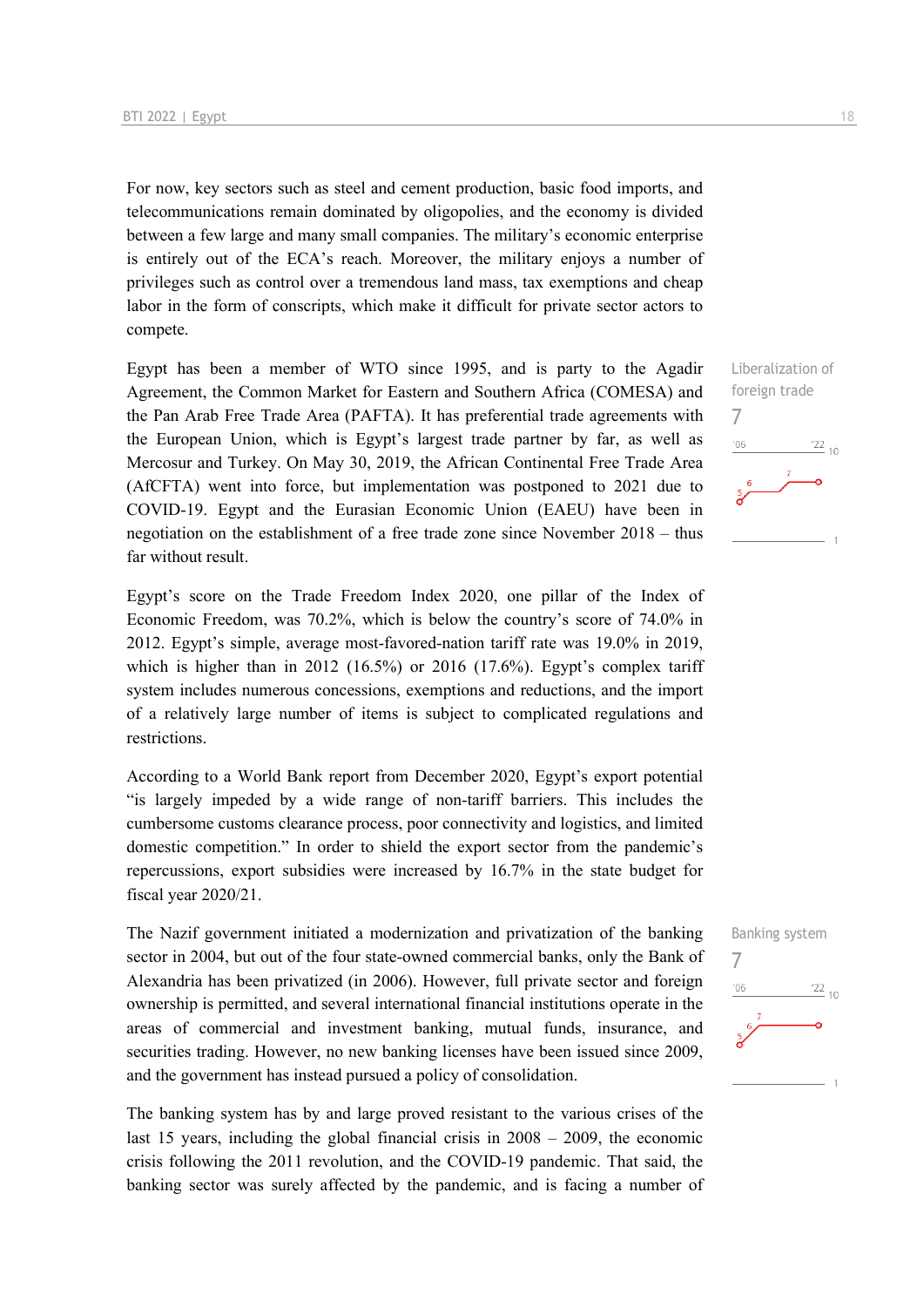challenges, such as the outflow of capital and investment, a shortage in foreigncurrency inflows, and customer difficulties in repaying loans. Nevertheless, as of the time of writing, no public or private bank had yet found itself in serious trouble.

The banking sector's resilience can mainly be explained by Egypt's low level of integration with world financial markets, along with the Central Bank of Egypt's (CBE) conservative policies. Several indicators demonstrate the banking sector's relative stability. According to CBE data, Egypt's ratio of capital base to riskweighted assets increased from 14.0% in 2016 to 20.1% in June 2020, and the nonperforming loan share reached an all-time low of 3.9% in June 2020, which is a clear improvement compared to 7.2% in 2015 and 26.5% in 2005.

#### **8 | Monetary and fiscal stability**

As part of the policy framework associated with the 2016 IMF loan, the government liberalized the exchange rate, cut energy subsidies and reformed the tax structure. While those measures were widely deemed necessary for economic recovery, they proved a heavy burden for monetary stability. During the period under review, most indicators in this area stabilized, but currency volatility remains high.

With the flotation of the currency on November 3, 2016, the exchange rate between the Egyptian pound (EGP) and the U.S. dollar rose from EGP 8.8 per dollar to 15.8, reaching an all-time high of 19.7 in December 2016. It stabilized at slightly below 18.0 in mid-2017, and stood at 17.6 in early 2019. The exchange rate then declined to 15.5 in February 2020, before rising to 16.2 in June 2020, and falling again to 15.7 in December 2020.

The overall inflation rate rose from 14.0% in October 2016 to 33.0% in July 2017. Thereafter, it gradually decreased to 14.4% in February 2019 (the highest value during the period under review) and to 3.1% in October 2019 (the lowest value during the period under review). Throughout 2020, the inflation rate ranged between 3.4% (in August) and 7.2% (in February).

To combat inflation and stabilize the exchange rate, the central bank raised interest rates to 18.75% (deposit rate) and 19.75% (lending rate) in November 2017. With an economic recovery taking root, the bank subsequently lowered interest rates seven times during the period under review, from 16.75% and 17.75% in February 2019 to 8.25% and 9.25% in November 2020. According to the constitution, the central bank is a fully independent body (Art. 215), but it is widely believed that its decisions are often political and influenced by the government.

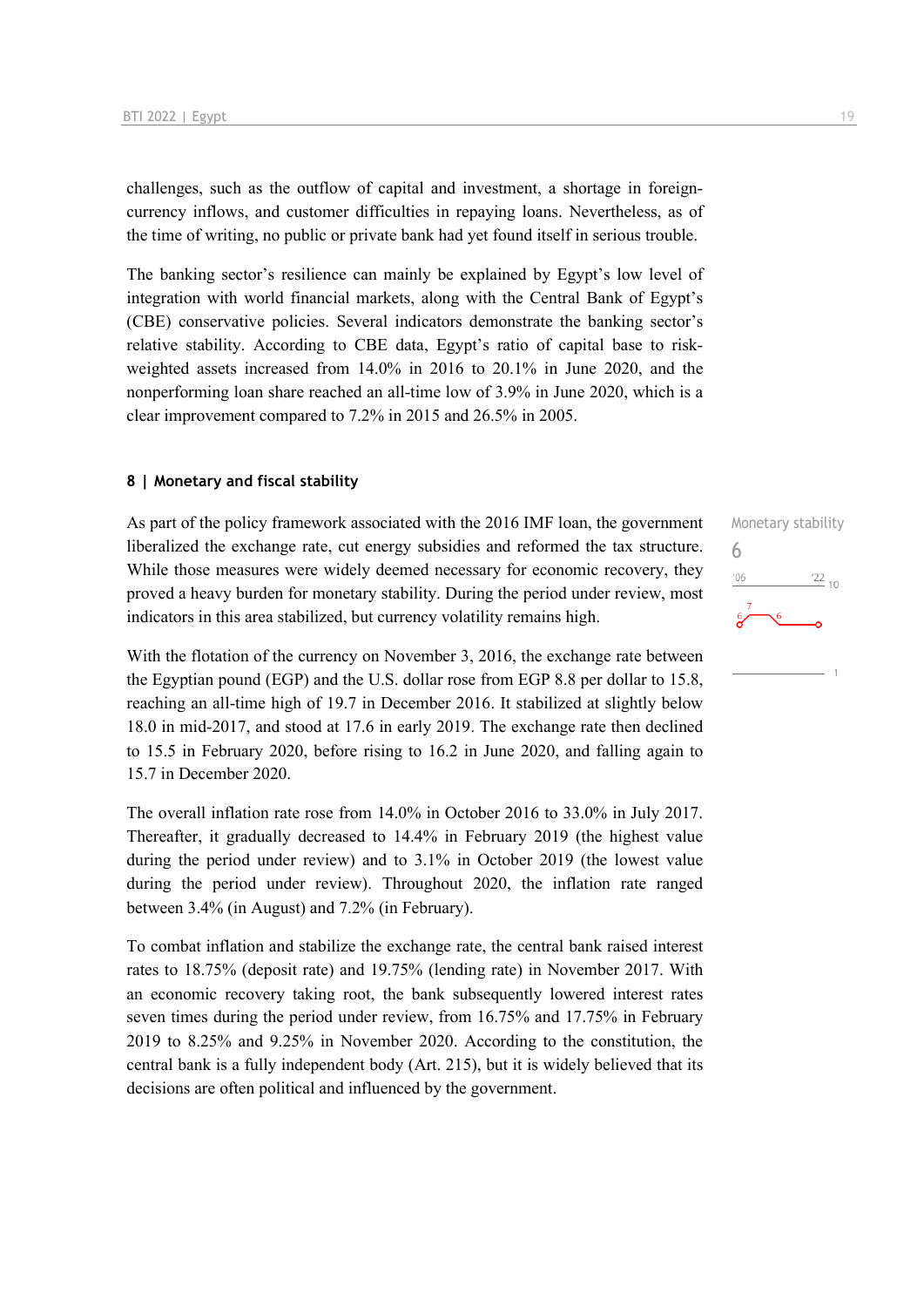Egypt's debt stock gradually increased from 73.7% of GDP in 2010 to 92.3% of GDP in 2016, and then skyrocketed to 108.0% of GDP in 2017. In 2019, it then fell to 90.2%, which was exclusively due to decreasing domestically held debt. Foreign debt continued to rise – from a total of \$48 billion at the end of 2015 to \$106 billion in early 2019 and \$123 billion in mid-2020. Against the backdrop of the COVID-19 pandemic, the government took on additional (foreign) loans. For example, the IMF granted one loan of over \$2.7 billion in May 2020 (through the Rapid Financing Instrument) and another of over \$5.2 billion in June 2020 (through the Stand-By Arrangement), and a bank consortium led by the United Arab Emirates loaned Egypt \$2 billion in September 2020. The country also issued \$5 billion in Eurobonds in May 2020.

Heavy borrowing has been necessary to fund continued budget deficits. The deficit was well above 10% of GDP from 2011 until 2017, before falling to 8.1% in FY 2018/19. The planned reduction to 7.2% in FY 2019/20 did not materialize due to the pandemic, and the deficit rose to 8.2% instead. Egypt's current account balance stood at a deficit of \$10.2 billion in 2019. Debt servicing costs have increased continuously from 21% of government expenditure in FY 2010/11 to a remarkable 38% in FY 2020/21.

With all major sources of foreign currency having dried up after the 2011 revolution, foreign reserves dropped from \$36.0 billion in December 2010 to \$13.4 billion in March 2013. They started to rise again only in late 2016, when the IMF deal was finalized, excessive external borrowing started, and remittances and tourism revenues rose again. This resulted in a gradual increase to around \$45 billion in early 2018, equaling eight months of imports. Reserves remained at this level until January 2020, but the pandemic led to a drop to \$36.0 billion in May 2020. In the second half of 2020, reserves recovered somewhat, reaching \$40.1 billion in December 2020.

#### **9 | Private Property**

The 2014 constitution and Egyptian law adequately define and protect property rights. Yet the legal code for property ownership is complex and creates delays in the judicial process. Egypt ranked 130th out of 190 countries with regard to the indicator "registering property" in the World Bank's Ease of Doing Business Report 2020, which notes that registering property requires 76 days and nine procedures. This is significantly more than the 60 days and eight procedures stated in the 2017 report, and substantially above the regional average of 26.6 days and 5.4 procedures. In the Heritage Foundation's Index of Economic Freedom's subcomponent on property rights, Egypt's value was 48.5% in 2020, clearly below global average of 57.3%.



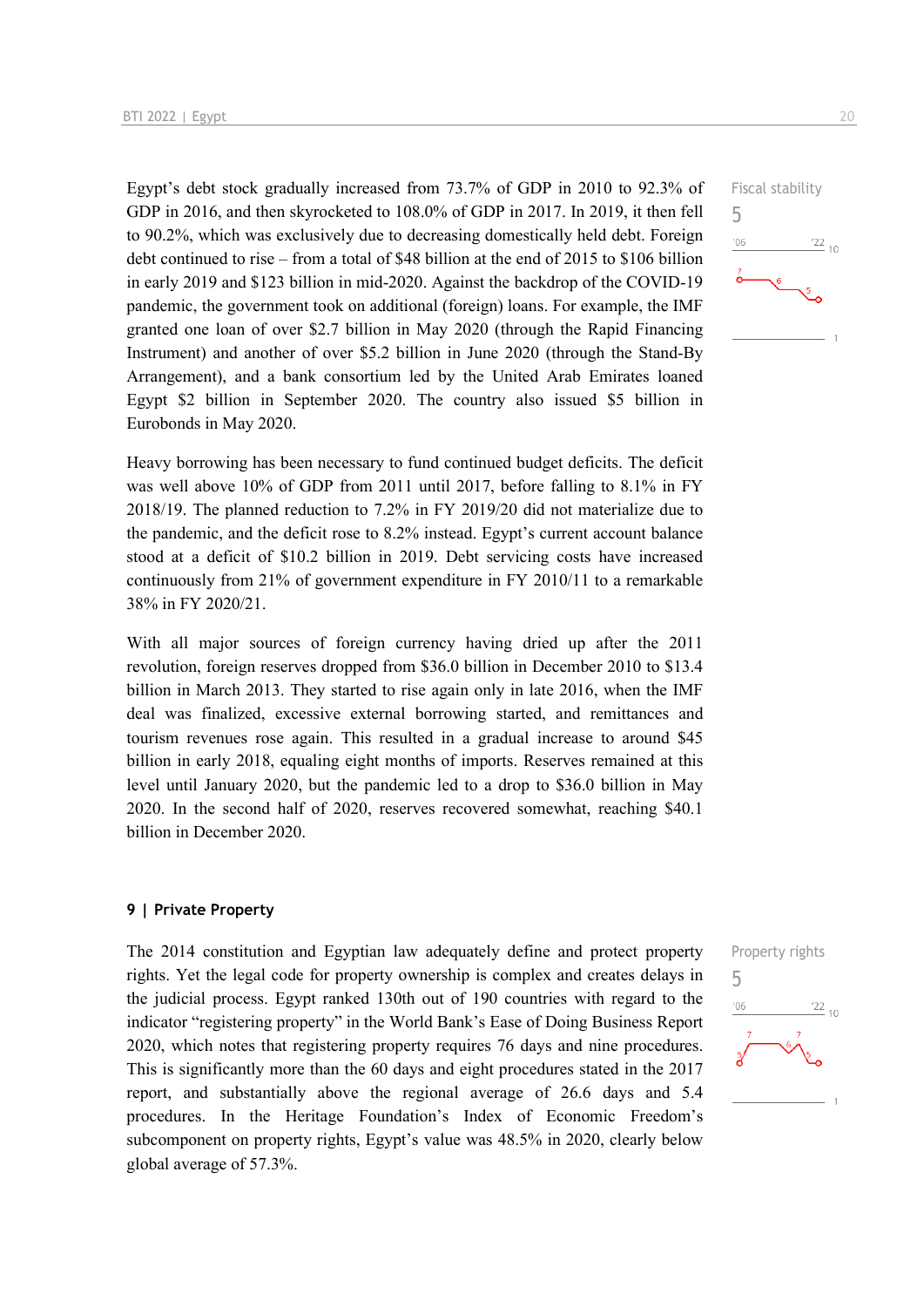During the period under review, property rights were restricted for some segments of society. For example, the military destroyed hundreds of local residents' houses during anti-terrorism operations in North Sinai. In addition, the government intensified its attempt to bring informally inhabited land back under state control. Thousands of people have been driven out of their homes under this campaign, often without sufficient compensation. As Prime Minister Mustafa Madbuly declared in September 2020, around 50% of all buildings in urban areas are unregistered. The government has sought to settle disputes with building owners by introducing the Building Violation Reconciliation Law in April 2019. By the end of 2020, 2.6 million reconciliation requests had been submitted.

In 1994, then-President Mubarak revealed plans to privatize around 300 state-run companies. However, only about half of these had been transferred into private ownership before the program came to a standstill in 2011. Moreover, the process lacked transparency, and was infected by corruption. In March 2018, the government announced it would restart the program by offering minority shares in 23 public companies over the next five years. At the time of writing, however, only 4.5% of shares in Eastern Tobacco had been released to the market in a March 2019 initial public offering (IPO), and in March 2020, the government postponed the partial privatization of Banque du Caire amidst tumbling global markets. In December 2020, the government announced that stakes in 10 military-owned companies would be sold to private investors – with sales of two of them, Safi and Wataneya, taking place during the first half of 2021.

Overall, private enterprises contributed 69% to GDP in FY 2019/20, which represents only a slight increase from 65% in FY 2003/04. These companies are concentrated in the services sector, particularly in trade, banking, insurance, tourism, communications and education. Several productive sectors such as medicine, food and energy have largely remained in the public domain. The military-industrial complex is primarily involved in infrastructure and construction projects, but also produces all kinds of consumer goods, and has significantly broadened its portfolio in recent years.

The government has repeatedly pledged to support private sector development. Indeed, starting a business has become easier, and new legislation seeking to encourage more private investment was introduced in recent years – for example, new laws regulating investments, industrial licensing and bankruptcy. However, in a report from December 2020, the World Bank identifies the lack of transparency surrounding state-owned and military-owned enterprises, as well as the privileges granted to them, as major factors hindering private sector development.

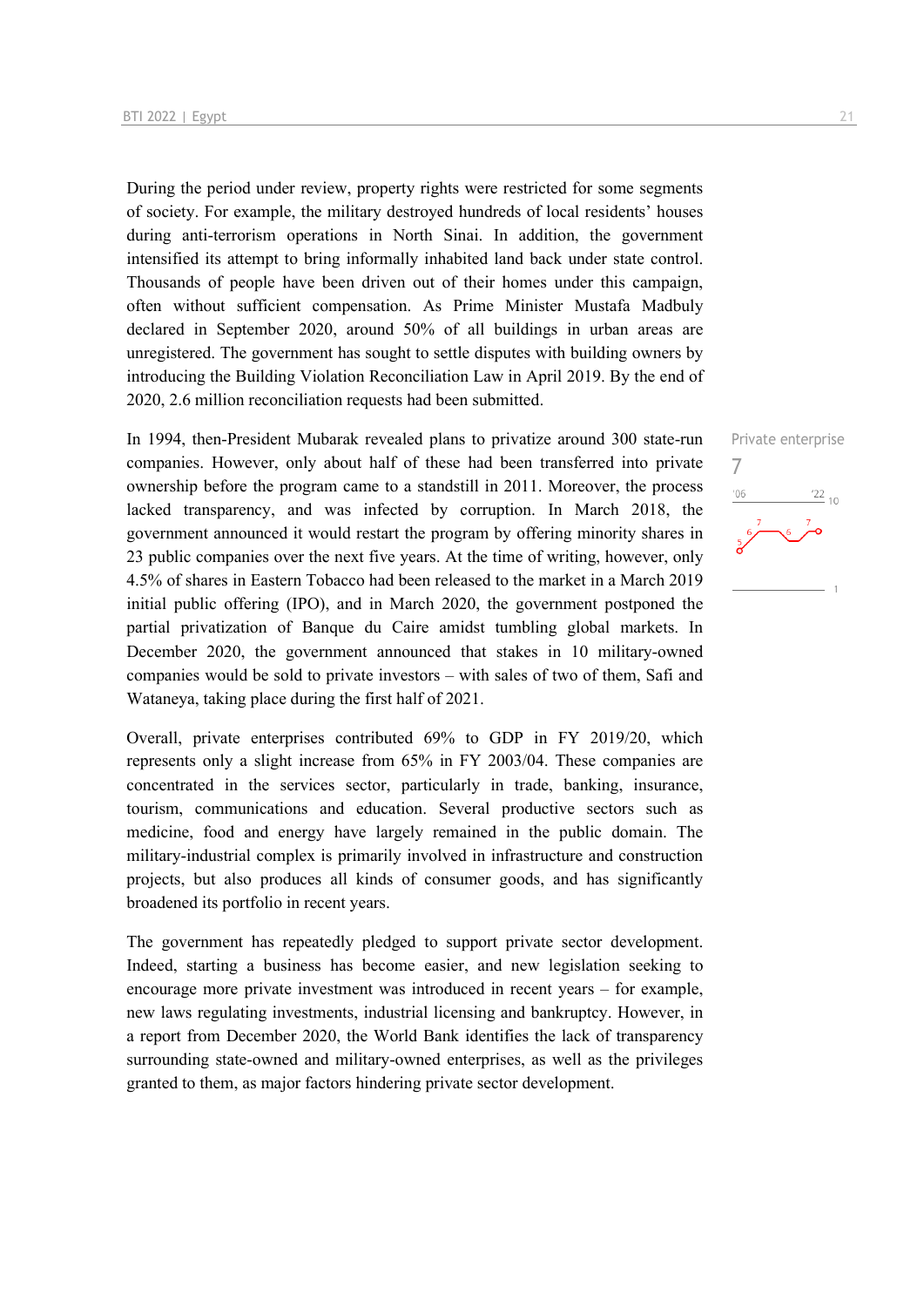#### **10 | Welfare Regime**

Austerity measures introduced under the framework of the 2016 IMF loan put additional pressure on low-income population segments in particular. The government has reduced spending on education and health, as well as subsidies for fuel and energy. Social-spending cuts can still be observed in the budget for FY 2020/21, which even reduces allocations for food subsidies, once thought to be untouchable.

In order to support the lower classes during the period of austerity measures, the government introduced two means-tested cash transfer programs in 2015, called Takaful and Karama. Benefits from these programs have gone to some 3 million households (around 10% of society), especially those with children, elderly and people with disabilities. In the course of the COVID-19 pandemic, both programs were expanded by (slightly) increasing the number of recipients by some 160,000 (taken together), and by increasing benefit levels. The government also introduced additional support projects. For example, informal workers who lost their jobs due to the pandemic were provided with cash payments of EGP 500 five separate times between April 2020 and January 2021. Some 1.3 million Egyptians, or less than 10% of all informal workers, enrolled in the first round; however, this figure increased to 2.6 million in the fourth round in December 2020.

These measures have not been sufficient to compensate for rising living costs. With an only mildly progressive tax system and weak labor rights, and with at least 50% of the labor force working in the informal sector, any social safety net has only a marginal effect. In consequence, private safety nets remain crucial for many Egyptians, and grassroots charity organizations, often of Islamic identity, have for decades served as a substitute for the absent public social security system.

According to the 2014 constitution, the state is the guardian of equal opportunity for all. In reality, however, an individual's chances are largely defined by her or his background, and social mobility is low. In 2017, for example, the CAPMAS statistical agency estimated that 56.7% of inhabitants in upper Egypt but only 19.7% in lower Egypt lived below the poverty line. At the same time, the illiteracy rate was 17.7% in urban areas, but 32.2% in rural areas. Even though almost all children have access to basic education (in 2019, the gross enrollment rate at the primary level was 106.4%, while the secondary rate was 89.5%, and the tertiary rate was 35.2%), access to high-quality education is reserved to the elite.

Traditional gender roles, which are broadly accepted in society and reflected in state policies, lead to persistent inequalities between genders, constraining women's opportunities to seek a role in public life or generate an income. Accordingly, the rate of labor-market participation among women was 21.9% in 2020 compared to 70.9% for men, and the GNI per capita among men was \$18,039 (PPP, 2017), while



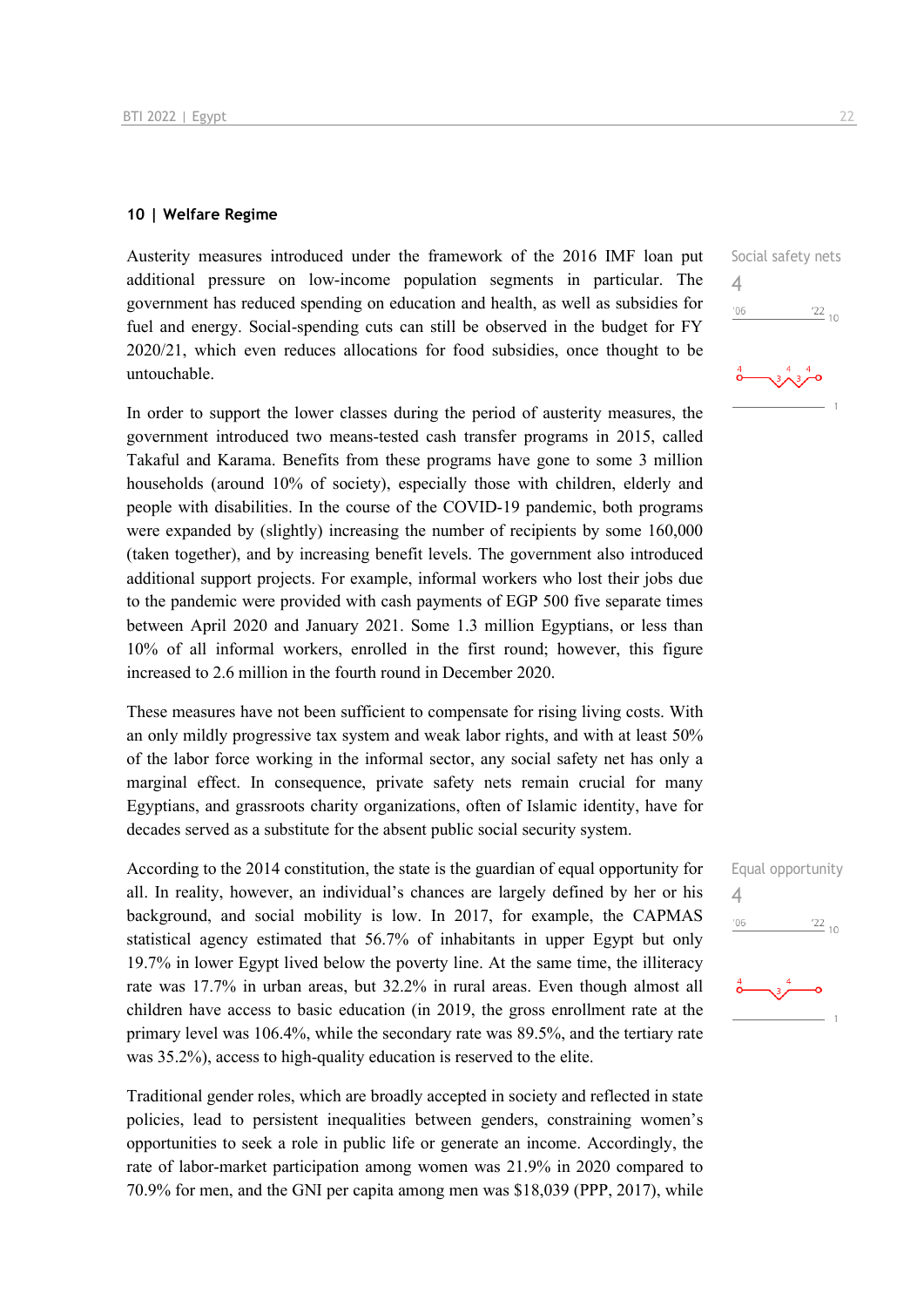it was only \$4,753 among women. The gender gap in education, by contrast, has been closing, and no significant differences exist in enrollment or dropout rates today (the ratio of female to male enrollment is 1.0). This will gradually erode other differences, such as in illiteracy rates, which were 30.8% for women and 21.2% for men in the 2017 census.

#### **11 | Economic Performance**

Egypt's economy slipped into deep crisis after the 2011 revolution but has slowly recovered since that time. The GDP growth rate increased from 1.8% in 2011 to 5.6% in 2019. In 2019, total GDP was \$303 billion. During the period under review, the inflation rate ranged between 3.1% (in October 2019) and 14.4% (in February 2019), well under the 33.0% reached in July 2017.

Before the outbreak of COVID-19, growth was primarily based on public investment in the fields of infrastructure and construction, the discovery of large gas fields, rising remittance levels and a shrinking trade deficit. Tourism revenues had also recovered, rising from \$3.8 billion in 2016 to \$12.6 billion in 2019. Net FDI inflow increased from -\$0.5 billion in 2011 to \$9.1 billion in 2019. Gross capital formation rose from 13.6% of GDP in 2014 to 17.7% in 2019.

Even though tourism revenues, FDI and exports plummeted in the course of the pandemic, the IMF projects that Egypt's GDP will grow by 2.8% in FY 2020/21. Hence, the pandemic slowed the overall encouraging macroeconomic recovery, but seemingly did not end it.

However, this growth is doing little to benefit ordinary citizens. GDP per capita (PPP) increased only slightly from \$11,221 in 2013 to \$12,251 in 2019. The current level of growth is also insufficient to absorb the 800,000 young Egyptians entering the labor market every year. Investment is mainly flowing into capital-intensive rather than labor-intensive sectors; for instance, the oil and gas sector attracted 74.3% of FDI in FY 2018/19. Thus, the official unemployment rate was 10.8% in 2019 and 10.1% in 2020. Moreover, growth has heavily depended on public investment, burdening the state budget. In 2019, the current account balance showed a deficit of \$10.3 billion, and public debt amounted to 83.3% of GDP.

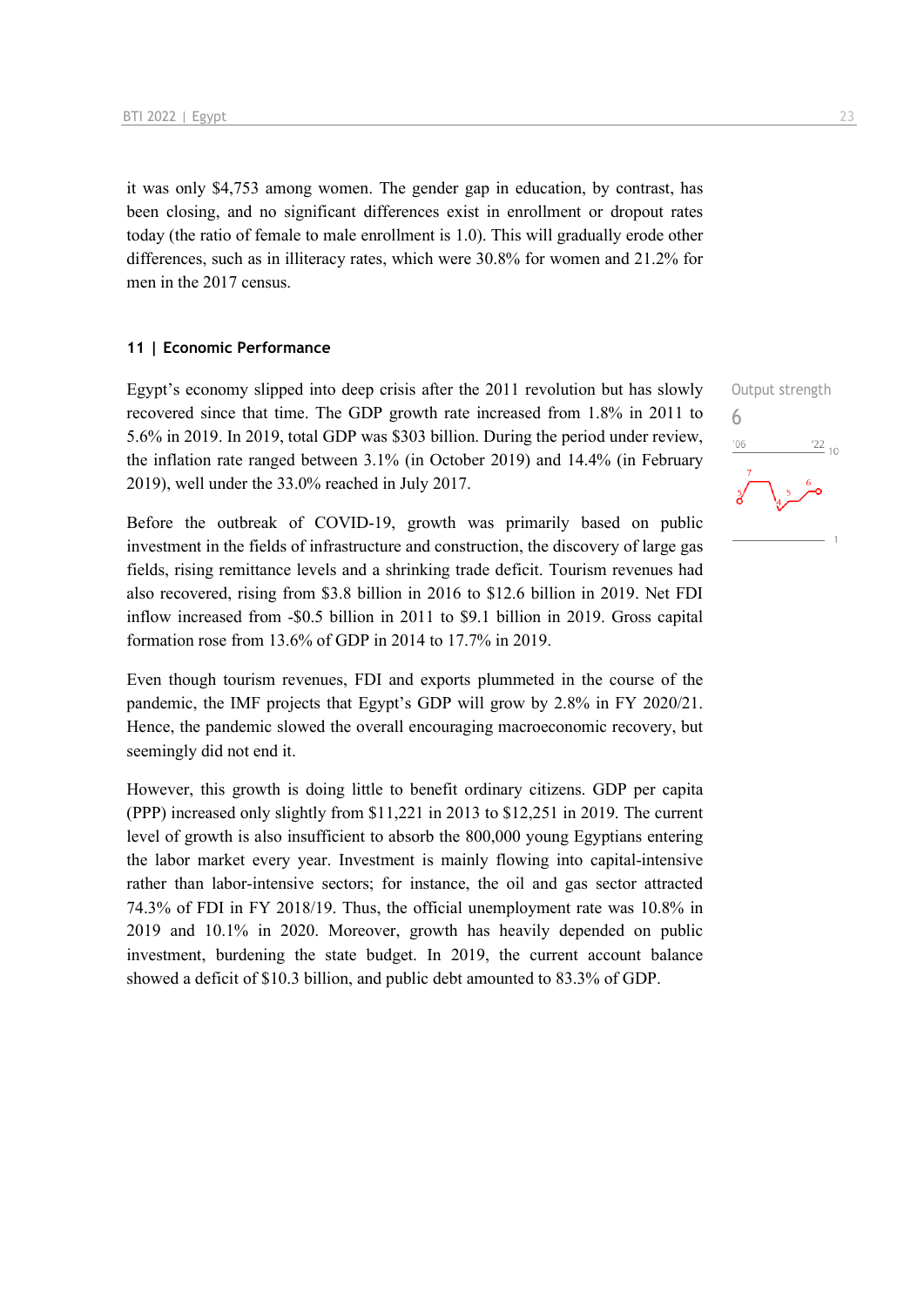#### **12 | Sustainability**

The government portrays Egypt as more of a victim than a cause of global pollution, particularly considering the risk that rising sea levels pose for its coastal areas. Yet Egypt is among the countries with the fastest CO2 emissions growth rates worldwide, even though it signed the Paris Climate Agreement and environmental protection is cited as a national duty in the 2014 constitution. However, implementation is weak, and environmental protection is subordinated to the generation of economic growth, a fact illustrated by the sidelining of environmental considerations in most state-orchestrated mega-projects.

Almost 90% of energy production is still based on fossil fuels. According to the Vision 2030 plan, launched in March 2016, the government wants to reduce the share to 27%, but progress has thus far been limited. A new Renewable Energy Law came into effect in 2014, which seeks to attract investment and introduced feed-in tariffs. While some projects have been launched since then, such as a huge solar park in Benban, the overall investment rate in this area remains low. The government has advanced the construction of Egypt's first nuclear power plant and introduced coal as a source for electricity production and energy in heavy industries in 2014.

In the last 30 years, Egypt made enormous progress with regard to enrollment and dropout rates. In 2019, the enrollment rate was 106% at the primary level, 88% at the secondary level and 35% at the tertiary level. Accordingly, the literacy rate increased from 55.6% in 1996 to 71.2% in 2017. Egypt's score in the U.N. Education Index gradually increased from 0.389 in 1990 to 0.618 in 2019, which is above the Arab states' average of 0.579. However, while these quantitative numbers have certainly improved, the quality of education has deteriorated dramatically, due to outdated equipment, crowded classrooms, a frontal style of teaching and poor training for teachers.

The government generally acknowledges these challenges. It announced comprehensive (though non-specific) reform plans in 2018 and declared 2019 to be "the year of education." However, the situation has not improved, not least because spending on education remains very low. The 2014 constitution mandates that at least 4% of GDP has to be spent on pre-tertiary and 2% on higher education. Nominally, spending on both combined has increased significantly, from 2.3% of GDP in FY 2018/19 to 5.3% in FY 2020/21. However, the nominal rise is solely due to reclassifications and a widening of definitions within the draft budget. For example, much of this money has been devoted to erecting a pompous international university campus in Egypt's new administrative capital. If the formerly used categorization was applied, spending on education would still be only 2.3% of GDP in FY 2020/21.



| Education policy /<br>R&D |  |
|---------------------------|--|
|                           |  |
| '06<br>$\frac{22}{10}$    |  |
|                           |  |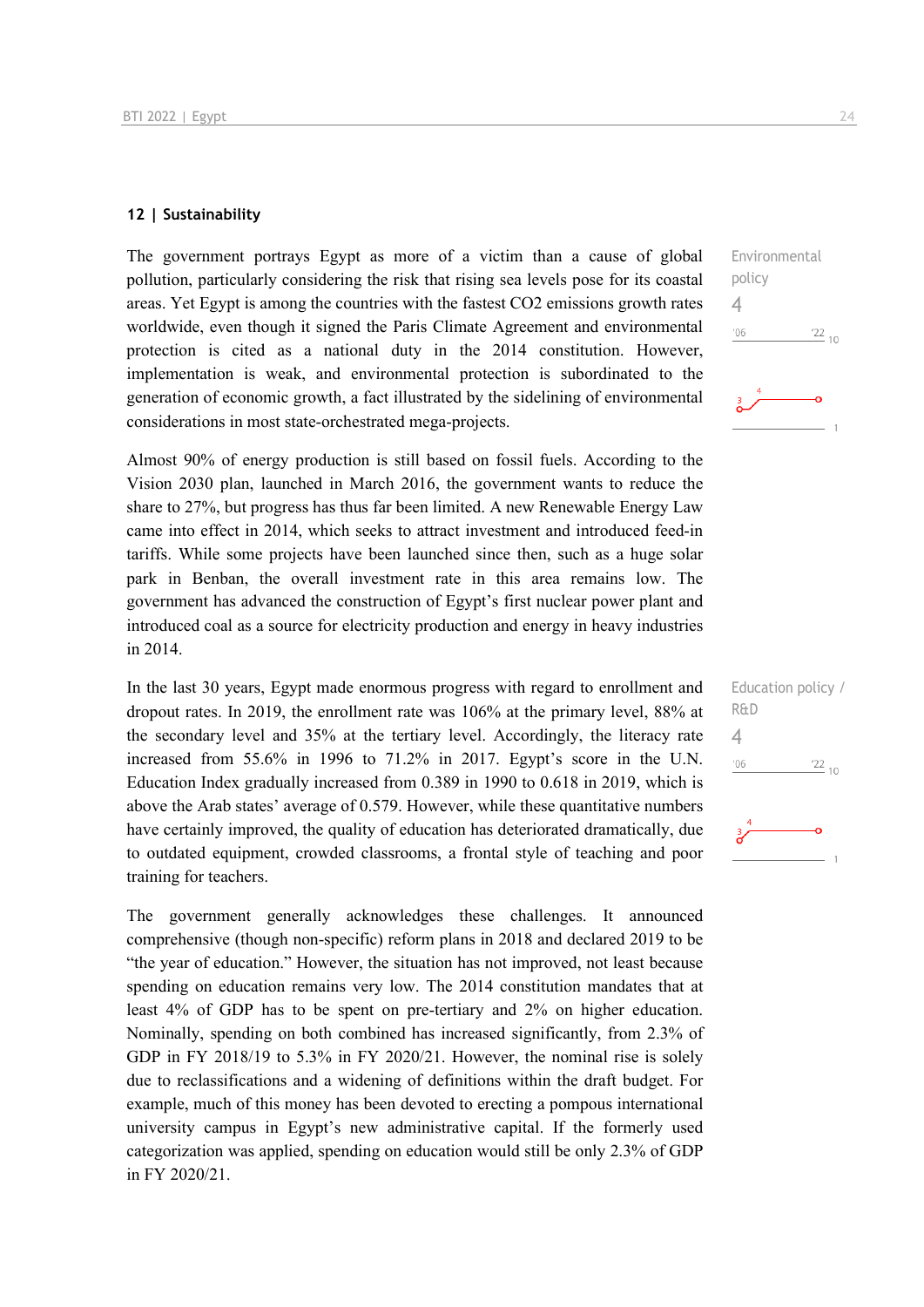Spending on R&D amounted to 0.6% of GDP in 2019, which is clearly below the global average of 2.3%, and also below the 1.0% target mentioned in the constitution. Private sector R&D investment in particular is very low, accounting for only 6% of total investment. Egypt has 675 researchers per million inhabitants (the world average is 1,200) and was ranked 55th in the R&D subindex of the Global Innovation Index 2020.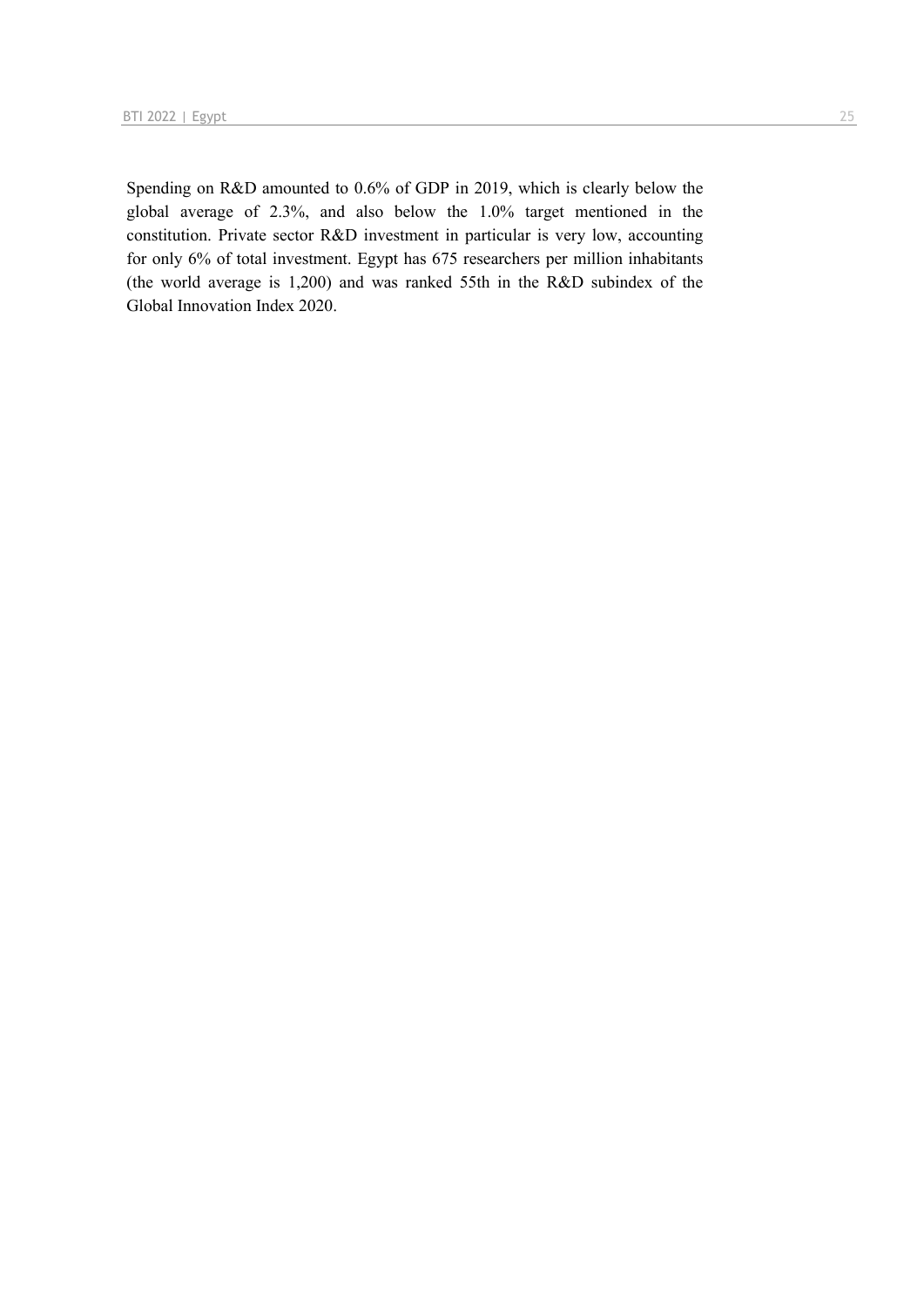## Governance

### I. Level of Difficulty

Both Egypt's social and natural conditions constrain the political leadership's governance capacity. Egypt's population grows at a rate of 2% annually and reached 100 million in February 2020 (up from 48.2 million in 1986 and 72.8 million in 2006). This has led to an enormous youth population, with 61% of the country's citizens being below the age of 30. This in turn places huge stress on the education and health systems as well as the labor market. Population growth is also straining natural resources to their limits. With less than 600 m3 per person, water reserves meet the U.N. definition of scarcity (below 1,000 m3) and are estimated to reach a condition of absolute scarcity (below 500 m3) by 2025. Fully 95% of the Egyptian landmass is desert, which makes it challenging to produce sufficient food. The vast desert regions are also difficult to control, not least in the fight against terrorism.

Adding to these structural constraints, the COVID-19 pandemic hit Egypt's society and economy hard. By the end of 2020, Egypt had officially recorded 111,451 infections and 7,576 deaths. The real numbers are surely much higher, as the official numbers only consider tests performed in public hospitals. Moreover, test capacities are very low and only patients with very severe symptoms are tested. According to the doctor's syndicate, for example, 260 doctors died due to COVID-19 in 2020, but more than 200 of these deaths have not been officially recognized as resulting from the pandemic. A number of economic sectors such as tourism suffered from the pandemic's repercussions. Also, exports, FDI and remittances decreased.

Egypt is characterized by a fairly strong tradition of civil society activity. Independent labor movements developed in the late 19th century, and professional syndicates played an important role in the first half of the 20th century. Liberal women's and anti-colonial protest movements also gained strength at this time. While civic engagement was largely repressed in the 1950s and 1960s, slight tendencies toward liberalization appeared in the 1970s, when civil society organizations intensified their work especially in the fields of human, civil and women's rights, as well as social care. In the 2000s, several (youth) movements gained ground, which later played important roles in organizing the 2011 uprising.

Structural constraints 7  $\frac{22}{10}$  $-06$ 

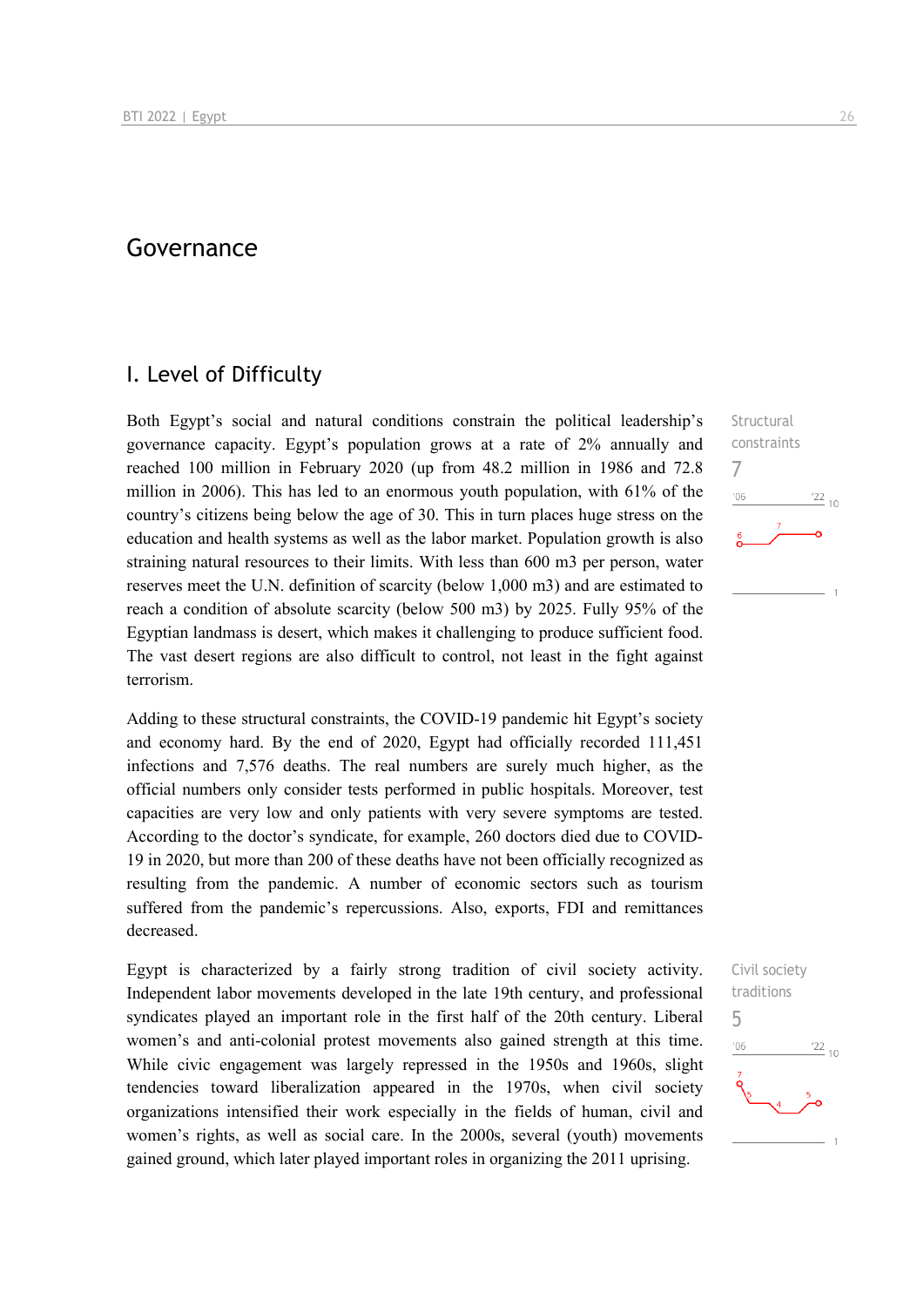At the same time, civic engagement has never been free and independent. The state has always closely monitored and, to varying degrees, restricted activities. In recent years, the regime closed many NGOs, infiltrated syndicates and clamped down on independent unions. A new NGO law from 2017 further extended state control. Despite some cosmetic changes and amendments introduced in 2019 and 2020 – for example, jail sentences were canceled – it grants state authorities far-reaching rights to control NGOs. The CIVICUS Monitor classifies civic space in Egypt as closed.

Until the fall of Mubarak, violent conflict was rare (with the exception of Muslim-Christian tensions), and public debates on controversial political and social issues were practically absent, mainly due to the authoritarian regime's repressive instruments. Yet numerous cleavages had been bubbling below the surface for years, along civil-military, secular-religious, Muslim-Christian, labor-capital, class, gender and intra-generational lines.

All of these came to the forefront after 2011, albeit to varying degrees. During and (shortly) after the Morsi presidency, secular-religious cleavages in particular deeply split society. In that context, sectarian tensions increased as well, and in recent years, several cases of violence against Christians and Shia Muslims have been reported.

Since the military coup, the regime has largely prevented mass mobilization along those cleavages by relying on an unprecedented level of repression, and by controlling the public discourse. However, rather than mitigating disputes, its thoroughgoing policies have deepened differences across essentially all dividing lines, clearly favoring specific sides in each division. Moreover, the escalation of secular-religious tensions has strengthened a militant Islamist insurgency and led to increased security raids by the military.

## II. Governance Performance

#### **14 | Steering Capability**

The regime's primary goal has always been its own survival. Therefore, short-term considerations focusing on consolidating its grip to power, such as dismantling the Muslim Brotherhood, regaining control over state institutions and securing foreign financial aid, have dominated policymaking since the 2013 coup. Only after the most immediate threats to the regime's survival had been brought largely under control through excessive repression did the regime begin to draw up a long-term vision, which nevertheless remains guided by the aim of securing regime survival.

The main document outlining the regime's intentions is the Vision 2030 plan, published in March 2016, which is largely evidence-based and includes a remarkably critical analysis of grievances, as well as concrete suggestions for Conflict intensity 7  $\frac{22}{10}$  $^{\prime}06$ 

#### **Question** Score

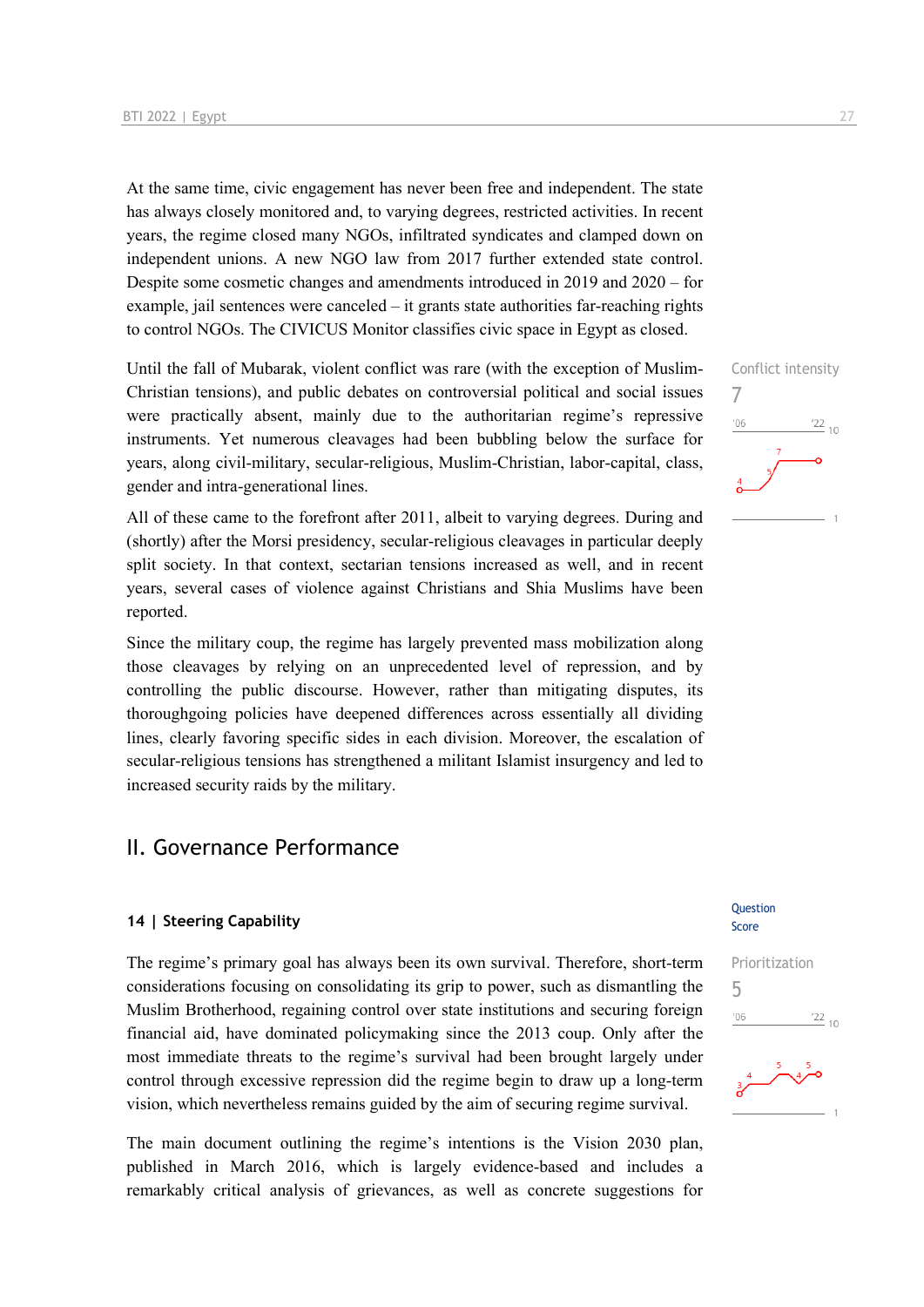improvement. Yet this plan remains very selective, with the clear priority being to strengthen economic output on the macro level. The few measures intended to improve distributive justice or support poorer segments of society are insufficient, and no effort is made to expand political participation. Moreover, only a few of the specified projects had begun implementation at the time of writing. Fighting jihadi militants remains another priority of the regime, reflected by the large-scale military operations carried out during the period under review.

In the course of the pandemic, the regime remained committed to its prioritization of macroeconomic development. For example, the government seemingly gave in to the demand of the business elite to ease lockdown measures, and its \$6.3 billion stimulus package announced in March 2020 mainly provided support for large businesses. While \$3.1 billion were allocated to tourism companies and \$1.3 billion to the stock market, much less support was given to SMEs and informal workers.

The balance sheet with regard to implementing the regime's main priorities is mixed. Before the outbreak of COVID-19, the government took measures to reduce Egypt's debt level, the budget deficit and inflation rates, while increasing foreigncurrency reserves. Yet, the regime remained reluctant to address the most critical issues that hinder economic development, such as the military's economic empire and privileges, the monopolies held by some businessmen, the active role of the state in the economy, and the scale of the informal sector. The pandemic slowed the economic recovery, and some measures were postponed, such as the privatization of public enterprises.

The regime's focus on mega-projects has only partially paid off. For example, Suez Canal revenues did not increase after the digging of a second lane, which cost \$8 billion, and several (foreign) conglomerates have backed off from investing in the new administrative capital. While mega-projects provide the military with the opportunity to strengthen its economic performance and allow the elite to accumulate wealth, their value for the population is limited. Also, measures to protect the poor from the structural adjustment program's side effects and the pandemic's repercussions have been insufficient.

Harsh actions against militant Islamists did not establish sustainable conditions of security, even though military operations led to a reduced number of terrorist attacks during the period under review. In the long run, the focus on military solutions and repression, without being effectively supplemented by sustainable development strategies, may lead to more radicalization instead. As the regime's ruthless approach also targets non-Islamist dissidents, growing polarization is likely along many other cleavages as well.

# Implementation 5 $106$  $^{22}$  10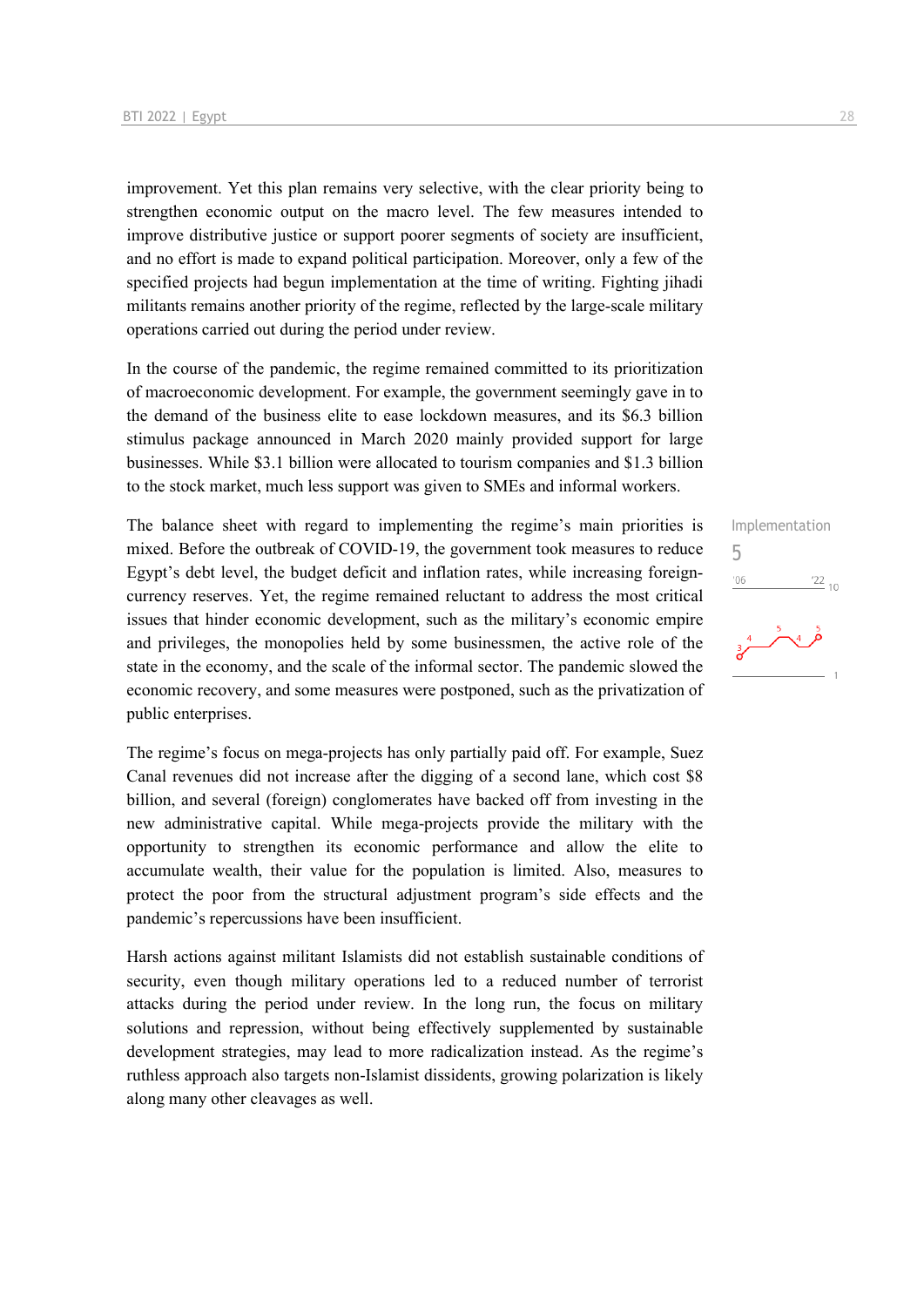Since the beginning of his tenure, al-Sisi has shown no interest in discussing his decisions or accepting alternative approaches, and the state's relentless authoritarianism has solidified. There are no signs of political opening. Repression and exclusion continue, and the government's policies are still not monitored or evaluated. The routines of policymaking remain rigid and nontransparent, and the bureaucracy is inflexible and hierarchically structured. If projects are monitored and evaluated, it happens only internally and without the inclusion of independent reviewers; critical findings are almost never published. Likewise, international cooperation and consultancies are only occasionally and hesitantly approved, for example, in the form of EU twinning projects. The World Bank and the IMF have certain ties with the Egyptian government given the loans they have facilitated, but even here, the official rhetoric is often rejectionist and shows little appreciation.

In its attempt to control the public discourse, the regime labels any form of critical analysis as external interference, rumor or fake news. Academic freedom is severely restricted, and the regime shows no interest in the recommendations of researchers who do not fully support its policies. Even the questioning of official COVID-19 figures has been considered to be treason, and several doctors have been penalized for criticizing the government's countermeasures as inadequate.

The regime once again intends to generate economic growth by state-orchestrated mega-projects, which are announced without any prior public discourse and without considering environmental impacts. Those mega-projects mainly benefit the elite, while distributive justice is lacking. Moreover, the regime continues to fight terrorism by exclusively military means, marginalize some segments of society and favor some groups over others, all of which fuels existing cleavages and dissatisfaction.

#### **15 | Resource Efficiency**

For decades, Egypt has made insufficient use of human, financial and organizational resources, favoring loyalty over competences and remits, and favoring patriarchal dominance over equality between the sexes, generations and social classes. Successive governments have used public sector employment to counter unemployment and buy loyalty. This has dramatically inflated the state apparatus, which consists of some seven million employees (25% of Egypt's total work force). No more than three million are necessary, according to estimates. This results in redundancies and underemployment, and ultimately in low efficiency both in providing public services and completing regulatory procedures.

During the period under review, the budget deficit and the public debt ratio were reduced, but both remain at high levels. The COVID-19 pandemic will most likely result in renewed increases in years to come. Almost three-quarters of the government's expenditures are spent on state employees, subsidies and debt service.



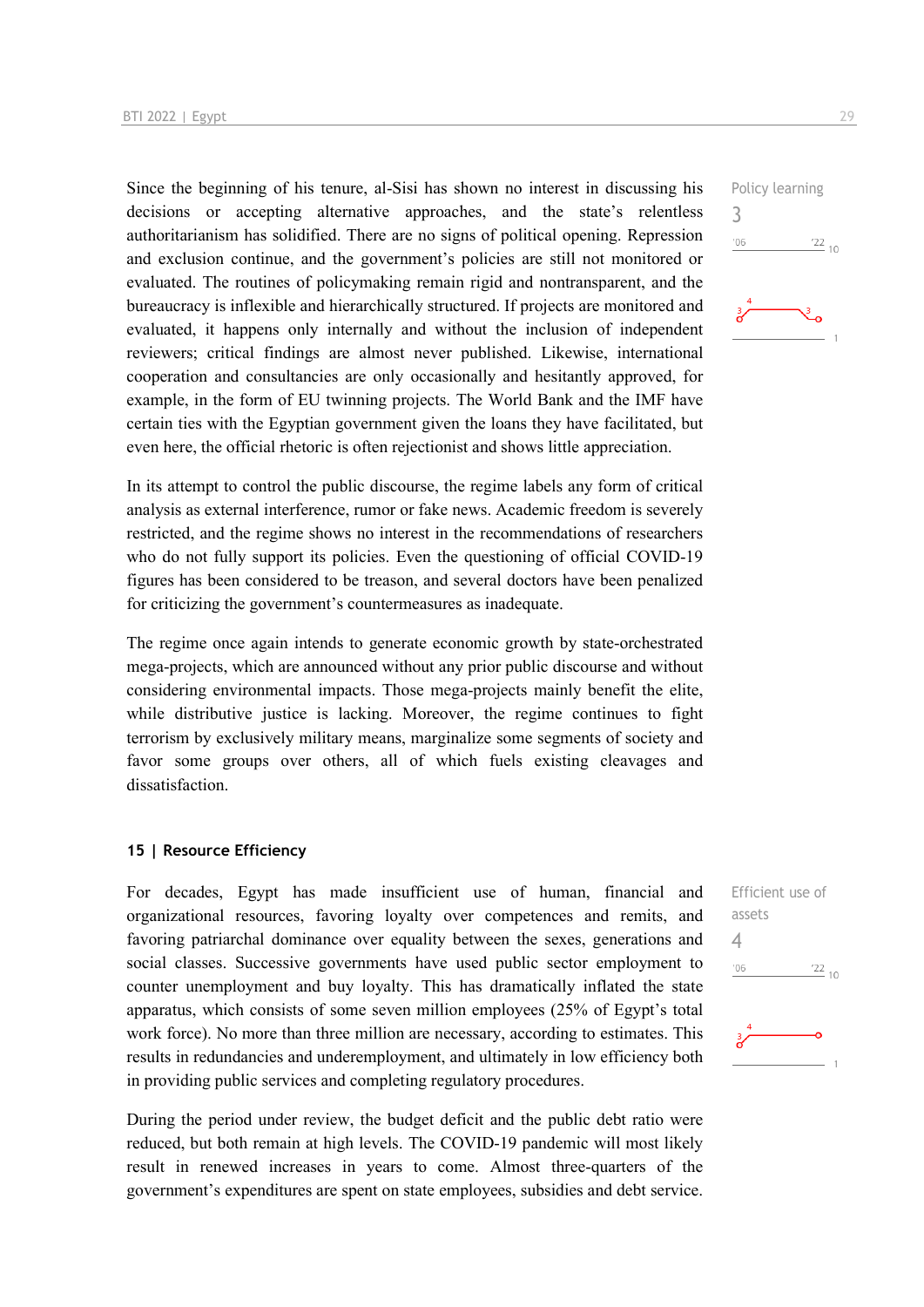The government has taken measures to reduce spending on the former two, but a steady rise in debt service costs has eaten up the funds this has saved. Programs supposed to limit the burdens of austerity measures and the pandemic's economic repercussions are not sufficient to do so.

Budget planning and implementation are not transparent. This is especially true for the military and its enormous economic enterprise, which remains beyond public control. The Tahya Masr (Long Live Egypt) fund, inaugurated in 2016, and the Sovereign Fund of Egypt, inaugurated in late 2019, are new bodies that also largely bypass auditing and oversight. Finally, the administration remains reluctant to engage in reform, and is centralized, without far-reaching financial or organizational autonomy for local policymaking structures.

Overall, state policies are designed in a way such that they either directly serve the primary objective of regime survival, or at least do not conflict with it. This mainly includes efforts to silence oppositionist voices across the political spectrum, fight Islamist militants and generate macroeconomic growth. Measures that would enhance individual freedoms, democratic reforms, social welfare and justice, by contrast, are considered to be of secondary importance or even counterproductive. The interests of some influential actors are clearly favored over the demands and needs of the lower classes, people living in rural areas and marginalized groups. Accordingly, the trade-offs between many policies are not balanced.

Due to its centralized, hierarchical and bureaucratic coordination style, the leadership determines the major policy guidelines and distributes competencies and tasks. Horizontal communication between different departments of the state administration is weak, which in many cases leads to a lack of coordination and inefficiency, redundancies, and conflicting and counterproductive policies. Moreover, different parts of the government frequently compete for competencies instead of effectively supporting and complementing each other. In recent years, however, the leadership succeeded in reducing the competition between different parts of the regime, mainly by increasing its own control over all state and non-state bodies.

Corruption thoroughly pervades all areas of any Egyptian's life. At a low level, presents and small amounts of money are expected in return for most administrative acts or for avoiding trouble with the police, for example. At a higher (political) level, a harmful and largely uncontrolled culture of corruption has developed since the beginning of economic liberalization and privatization in the 1970s and is rooted in private capital's dependence on state officials' decisions. The public's inability to hold officials responsible is reinforced by insufficient auditing of state spending, largely nontransparent procedures for public procurement and citizens' limited access to information through the media, the latter of which are uncritical of the regime and tend to focus on scandals rather than on facts.







3

 $'06$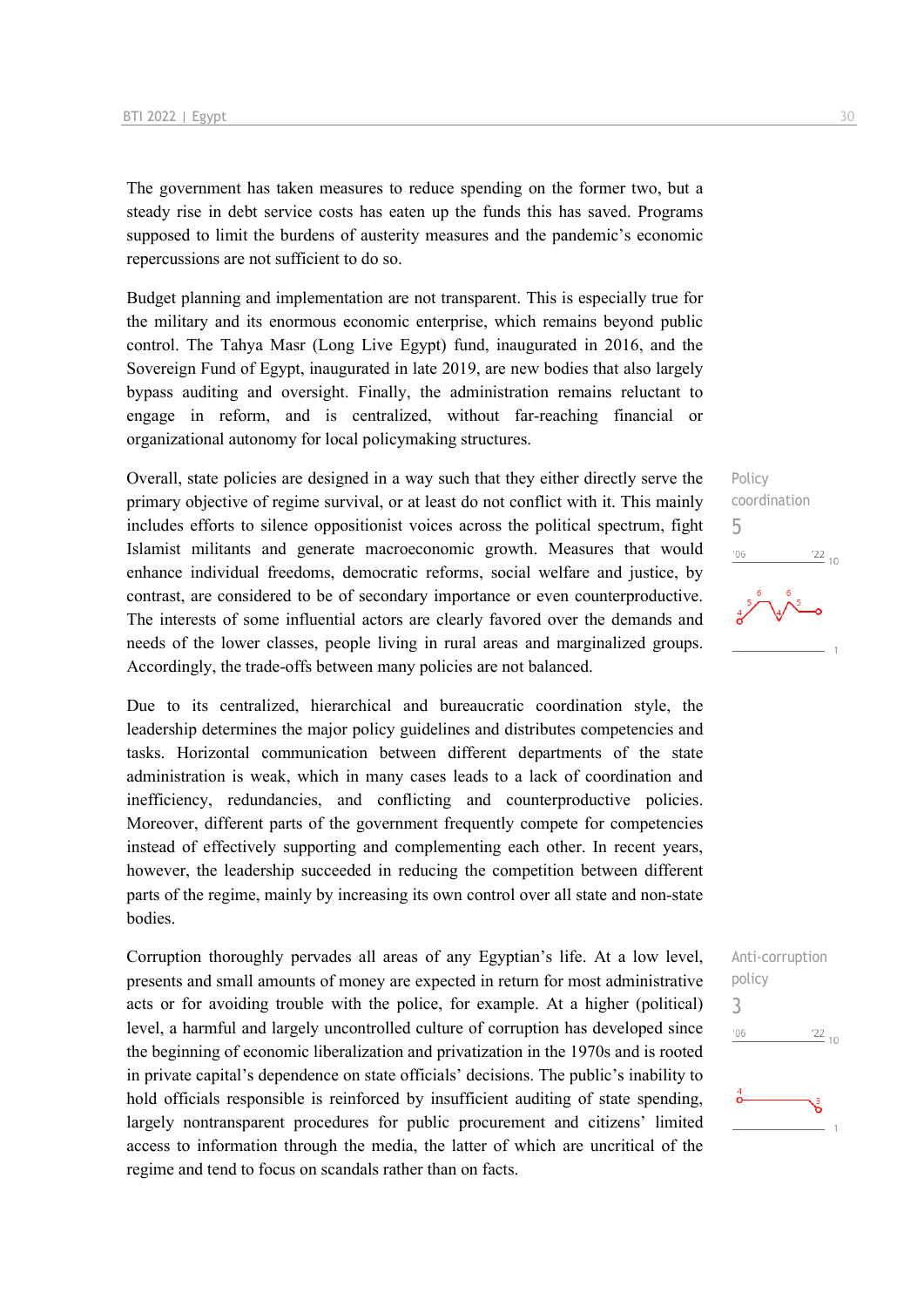Institutional arrangements to implement an anti-corruption policy exist and have improved in recent years. For example, new legislation in 2017 strengthened the ACA, Egypt's main anti-corruption body, in part by improving its equipment and professionalizing training. However, the ACA still lacks independence. The regime mainly uses the ACA as a political instrument to punish individuals who have lost its backing. Accordingly, implementation of anti-corruption polices remained selective during the period under review, and both prosecution and judicial judgments still seem to be influenced by economic and political elites' networks.

#### **16 | Consensus-Building**

In the aftermath of the 2011 revolution, a large number of newly founded parties and individuals from across the political spectrum were, broadly speaking, willing to participate in a democratic political process. In the years following the 2013 coup, however, almost all of them were either silenced or brought under state control. In consequence, today's main political actors – parties and individuals, as well as the military and other politicized state bodies – share the primary objectives of consolidating the authoritarian system and securing regime survival. To that end, they regard democratic reforms as rather counterproductive, and see the partial political openness of the 2000s as a mistake that enabled the 2011 revolution.

With regard to market economy, the picture is less clear. While there is consensus that generating economic growth must be a key priority, the proper extent of liberalization and economic reforms is contested. In recent years, the government introduced some measures to strengthen market mechanisms, and the business elite hopes for a larger role for the private sector, but at the same time wants to be protected by the state and keep its monopolies. The military has expanded its role in the economy and is unwilling to give up privileges. The state itself also remains a major player, both as a regulator and a competitor with its large public enterprises.

Regarding democratization, no truly reform-oriented political actors have any influence in the current government. Most opposition figures have been silenced, even on social media, where governmental control has been massively extended. Instead, policymaking is dominated by anti-democratic veto actors, with the military and the security apparatus playing a particularly prominent role, largely functioning outside any constitutional or public oversight. The political influence of the private business elite, which to some extent sympathizes with economic and (political) liberalism – at least as long as its own interests are not at stake – has declined in comparison to the late Mubarak years.

In the name of stability and economic recovery, the regime represses any talk of political openness, instead relying on authoritarian practices and deep state structures. It legitimizes rigid policies by referring to the fight against terrorism, which not only greatly restricts individual liberties but also constrains any discourse on reforms. Institutions which are supposed to have a supervisory function, such as the parliament or the judiciary, are politicized and largely loyal to the rulers.



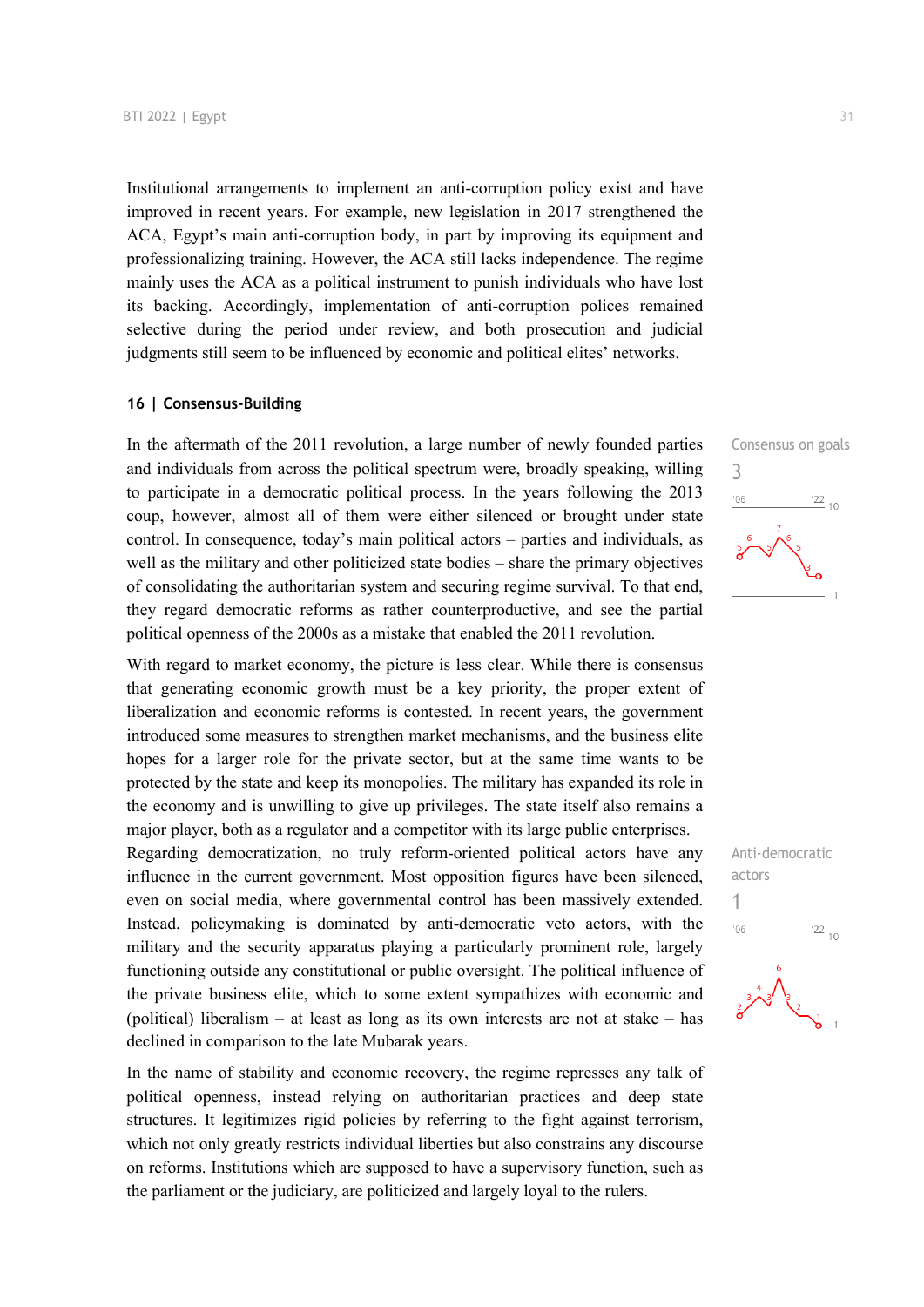The Egyptian nation shares a millennium-old history and is comparatively homogenous with regard to ethnicities, religion, language and culture. Yet, contemporary society is deeply divided along several other cleavages. During the period under review, the secularist-Islamist divide played a less prominent role than in the years before and after the military coup in 2013 (but it surely still exists and may break to the surface again at some point). Instead, class divisions have become more and more apparent. Against the backdrop of the economic crisis, which was further exacerbated by the COVID-19 pandemic, poverty has spread and the middle class has been hollowing out, with these trends driven by the regime's austerity measures and the dismantling of the welfare state. The elite, on the other hand, has continued to enrich itself. In consequence, the split between rich and poor has deepened further.

In the process of manifesting its rule after the 2013 coup, the regime has sought to reestablish a common Egyptian identity. It has promoted the spread of nationalism and patriotism and has followed a clear idea regarding how society should be structured, with patriarchy and distinct morals and traditions as the backbone. Thereby, it excludes anyone who differs from or disagrees with the propagated ideals, as reflected in the numerous detentions on grounds of morality, sexuality or religious belief during the period under review. Moreover, al-Sisi never delivered on his promise to reach out to the whole society but has clearly favored some segments over others. This approach further made various cleavages manifest, for instance along civil-military, social class, geographic, generational and gender lines.

These rifts have little reflection in the political system, as the regime brought almost all political parties into line. The main Islamist party, the FJP, was forbidden right after the 2013 coup, and possible liberal alternatives were gradually coopted, intimidated and/or banned in the years that followed. In consequence, anti-regime forces were effectively prevented from running for office in the 2020 elections.

While al-Sisi has repeatedly called on all social forces to help solving the country's numerous challenges, civil society participation is in reality unwanted and broadly absent. The state's grip on civil society has remained tight since the 2013 coup, facilitated by a number of restrictive new laws, as well as the reintroduction of the state of emergency in April 2017. This emergency status was repeatedly renewed during the period under review. Restrictions are most severe regarding political activities that include some form of critical engagement with the regime's performance or human rights. However, work on social and cultural issues is monitored and regulated as well.

Labor unions, professional syndicates, the media and religious authorities are by and large under state control. Civil society's input is very limited at all stages of policy formulation, and organizations and individuals independent of the state play hardly any role at all. The agenda is set from above, decisions are made behind

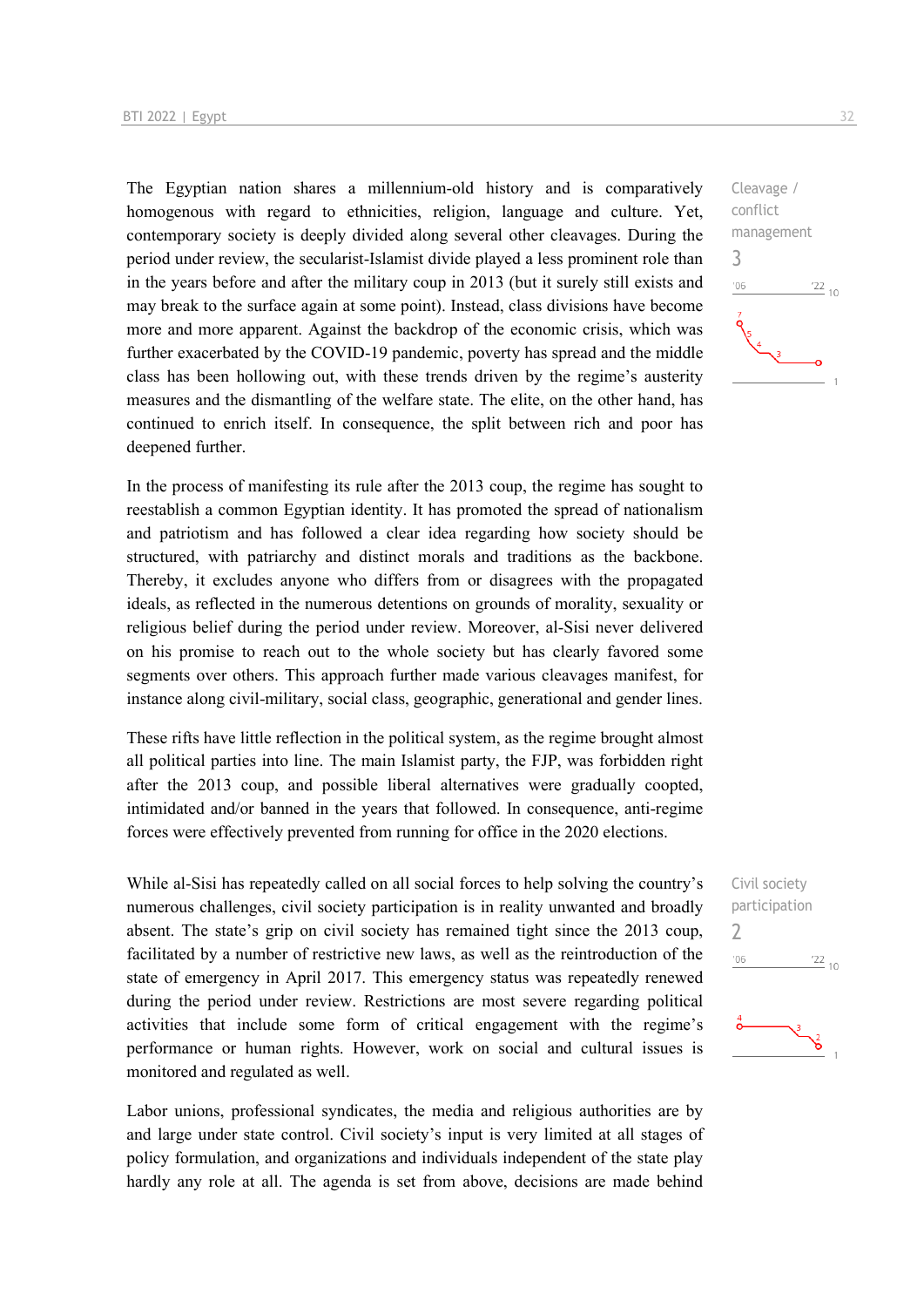closed doors, and implementation rests with the large bureaucracy. In rare cases, state-controlled bodies participate in policy formulation or influence lawmaking.

Civil society actors also had little role in the drafting of responsive measures to combat COVID-19 and the pandemic's repercussions. For example, the doctors' syndicate was largely excluded from designing countermeasures. Instead, it repeatedly criticized the government's performance and the lack of protective gear for medical staff in particular, but the critique was harshly rebuffed by the government.

The government does not address or investigate most acts of past injustice perpetrated by state actors, such as the military, intelligence agencies or police forces – neither those that happened during and after the 2011 revolution, nor the massacres of Morsi supporters in summer 2013, which took at least 1,000 lives. Moreover, the forced disappearance and unjust imprisonment of tens of thousands of Egyptians on political grounds since 2013, the large number of extrajudicial killings in the name of fighting terrorism, and the frequent usage of torture and harsh prison conditions are all shielded from critique and remain unaddressed. Instead of reaching out to the victims of those practices and providing compensation, the regime denies all accusations and manipulates memories by constantly accusing its opponents of being terrorists that threaten the nation, effectively turning victims into perpetrators.

Leading figures of the former Mubarak regime, including Mubarak himself, his sons, his interior minister and many others, have been acquitted of almost all accusations. Especially rare is prosecution of military and security personnel. In December 2020, for example, the Egyptian prosecution inconclusively closed its investigation into the murder of Italian PhD student Giulio Regeni, who was found dead with signs of torture in Cairo in February 2016. Italian authorities, by contrast, charged four individuals belonging to the Egyptian security apparatus with kidnapping, torturing and murdering Regeni, a move that was harshly condemned by Egyptian officials.

Members of the military and the security apparatus are legally protected against civil prosecution. Article 204 of the 2014 constitution states that only military courts have the authority to prosecute military and intelligence service personnel, and new legislation from July 2018 effectively grants senior officers immunity for crimes they may have committed in the aftermath of the 2013 coup.

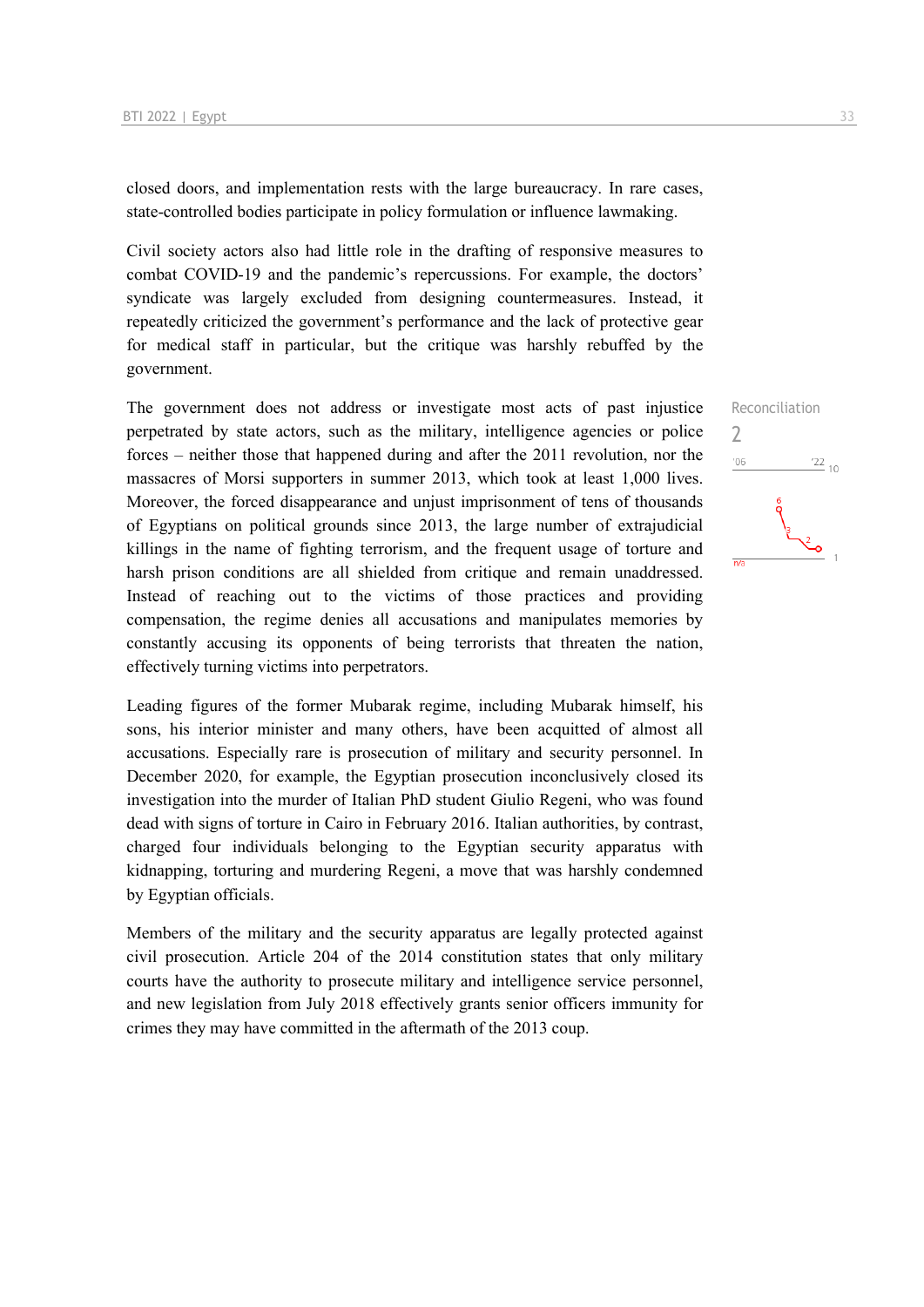#### **17 | International Cooperation**

Egypt's foreign policies are guided by the regime's wish to secure its own survival, and thus by primarily short-term considerations. Overall, the regime tries to utilize external partnerships to obtain what it needs to counter threats to its survival (e.g., financial assistance, weapons, investments and economic cooperation), while avoiding external demands that could undermine regime survival (e.g., conditions that would force it to ease repression and include oppositionists in the political process, or requests for economic reforms that would weaken the role of the military or other regime actors).

To that end, the regime has improved its bargaining position by portraying itself as a regional anchor of stability, and by diversifying Egypt's foreign relations and strengthening cooperation with China, Russia, Saudi Arabia and the United Arab Emirates in particular. As a result, it has largely succeeded in evading any loan or aid conditions that contradict its own preferences, as can be seen in the deepening of the largely unconditional economic and security cooperation with several European states during the period under review. In late 2020, however, the U.S. Congress signed off on its annual \$1.3 billion in military aid, but for the first time in history, made the disbursement of \$75 million conditional on the release of political prisoners.

Support and cooperation are mainly sought out in the fields of security, as well as in the economy, energy, infrastructure and education sectors. International input is accepted in some specific cooperation and investment projects, such as the construction of a nuclear power plant by Russia's ROSATOM, the purchase of weaponry and subsequent training, and the introduction of Japanese educational approaches in some Egyptian schools. However, these tend to be limited cases. Collaboration at the civil society level is severely restricted, as all national and international NGO activities are effectively under government control.

The Egyptian regime is only partly a credible and reliable partner for the international community. With regard to economic issues, the regime by and large fulfills its commitments as enshrined in international treaties and agreements. For example, Egypt eliminated all custom tariffs on automobiles from the EU in 2019, as envisioned in the EU-Egypt Association Agreement signed in 2004. With regard to confidence in Egypt's economy more generally, the successful conclusion of the IMF loan in 2016, and especially the Egyptian government's commitment to swiftly implement all agreed economic reforms, was a game changer. Since then, other financial institutions such as the European Bank for Reconstruction and Development (EBRD) and the European Investment Bank (EIB), in addition to other states, have significantly expanded their activities in the country. In the course of the COVID-19 pandemic, the IMF provided Egypt with two additional loans and declared its full trust in Egypt's economic reforms and recovery.

Effective use of support 5  $^{\prime}06$  $\frac{22}{10}$ 

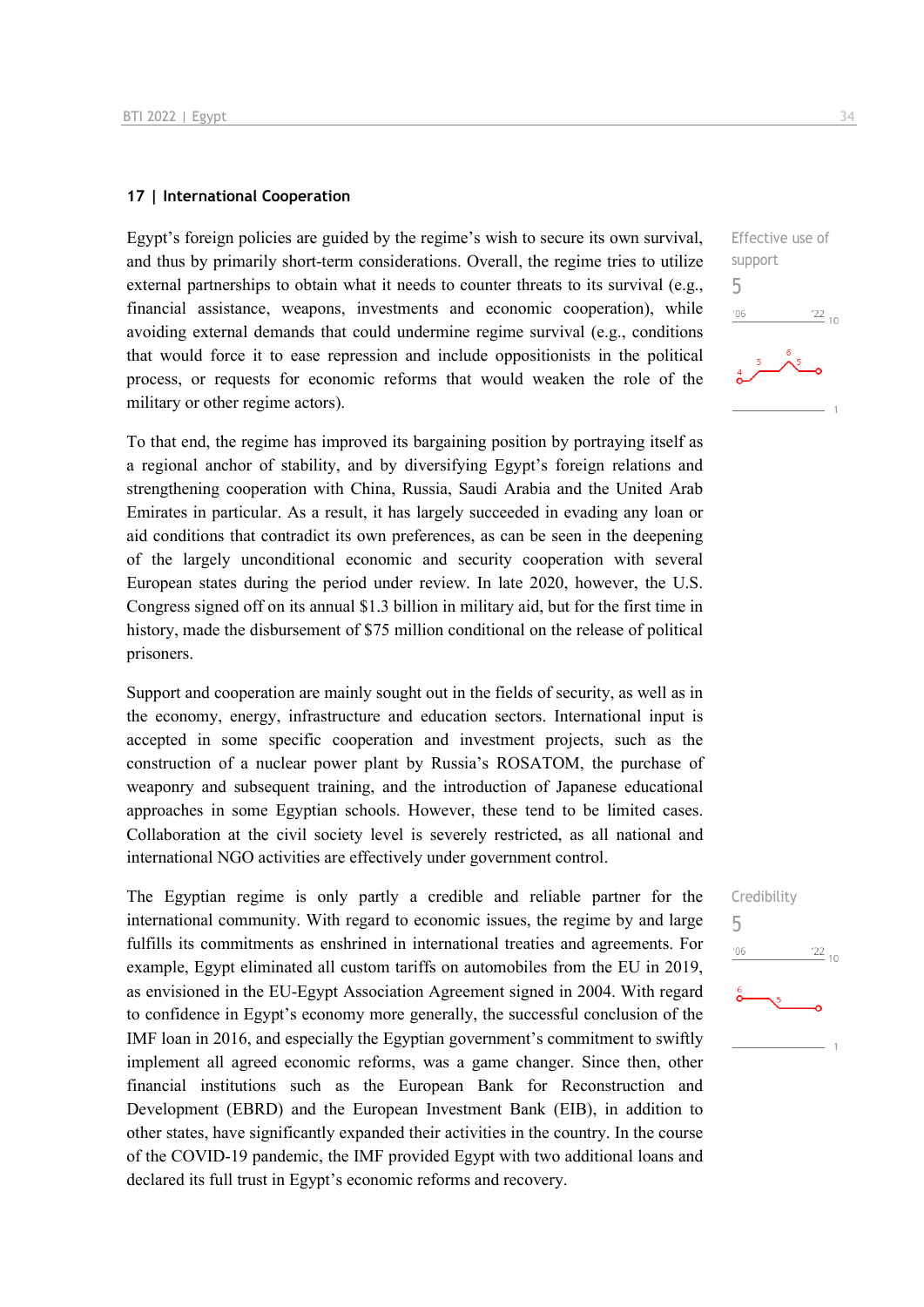With respect to security, Egypt's commitment to its peace treaty with Israel has always been praised by the Western world in particular. With regard to its commitment to human rights and individual liberties, on the other hand, the picture is much bleaker. Even though Egypt has signed several U.N. and regional human rights conventions, the country's human rights record has significantly worsened since 2013. Egypt is a signatory to the Convention on the Elimination of All Forms of Discrimination against Women, but the government does very little to effectively implement gender equality. It is a signatory to the U.N. Convention against Torture and Other Cruel, Inhuman or Degrading Treatment or Punishment, but rights organizations have reported on numerous cases of torture, inhuman prison conditions, forceful disappearances and extrajudicial killings.

Egypt has relatively well-established economic relations with neighboring regions. The European Union, with which Egypt has an association agreement, remains Egypt's main source of FDI and its largest trade partner by far. MENA states' importance as economic partners has increased in recent years, and Egypt is a member of the Agadir Agreement and the Greater Arab Free Trade Area (GAFTA). The government has also paid increasing attention to the African continent, not least in the context of Egypt's presidency of the African Union (AU) in 2019. Egypt is a member of COMESA, and the AfCFTA was launched on January 1, 2021. Notably, in the course of the pandemic, Egypt sent COVID-19 relief material to 30 African states, some Arab states and Italy, as well as to China and the United States.

Cairo hosts the League of Arab States (LAS), and an Egyptian, Ahmed Aboul Gheit, serves as the body's secretary-general. However, the LAS has little regional or international clout, and further (political) integration seems unrealistic for the time being, as the MENA region is divided, inter alia, between Iranian and Saudi Arabian camps, and between supporters and opponents of Islamist movements. Egypt, Kuwait, the UAE and Saudi Arabia cut diplomatic relations with Qatar and initiated a large-scale blockade in June 2017, but all five signed an agreement to end the rift in January 2021.

Relations with all three direct neighbors remain somewhat ambiguous. Relations with Israel appear closer than ever, exemplified by military cooperation on the Sinai, as well as the beginning of gas imports in January 2020 (as part of a \$15 billion gas deal from February 2018). Relations with Sudan have improved significantly since early 2020, mainly against the backdrop of increased coordination regarding the Grand Ethiopian Renaissance Dam (GERD). The two countries have linked their electricity grids, discussed cross-border transportation networks and deepened security cooperation, for example. In Libya, Egypt has increasingly sought to act at a mediator, for example by launching a diplomatic initiative (the Cairo Declaration) in June 2020 and by hosting Libyan military unification talks in September 2020.

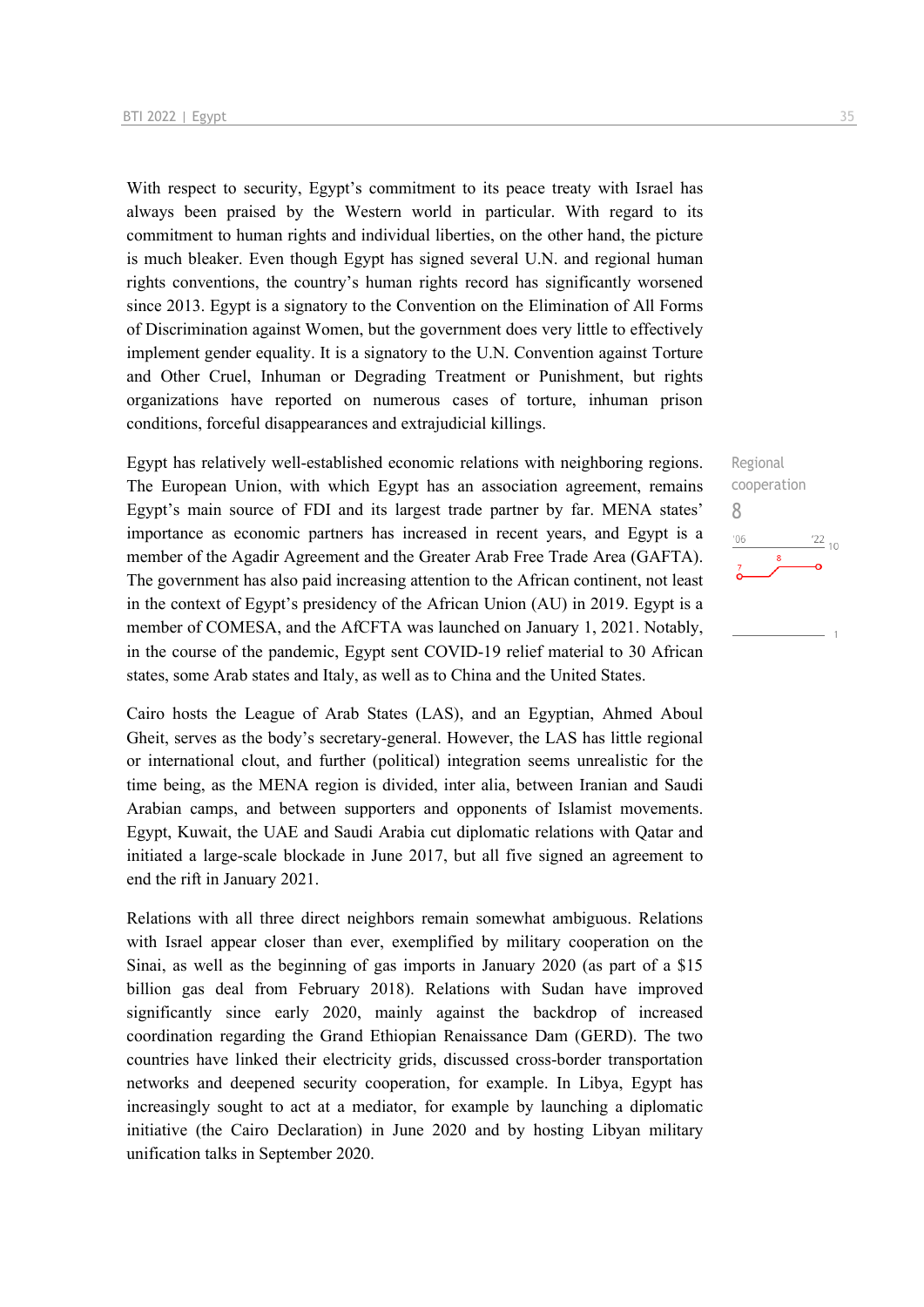## Strategic Outlook

Overall, developments with regard to Egypt's economic transformation were inconsistent during the period under review, and the COVID-19 pandemic will impede the continuation of macroeconomic recovery, while adding to the socioeconomic malaise of large segments of society. In the political sphere, the regime shows no interest in fostering democratization, but has instead consolidated authoritarianism. To initiate Egypt's political openness and deepen its economic openness, the Egyptian leadership should therefore work on the following strategic priorities:

- Reduce cleavages, injustice and inequality: The leadership should abandon its uncompromising and repressive approach, investigate acts of injustice, and release all political prisoners. It should stop favoring some segments of society over others, and instead promote equal opportunity. In that context, the leadership should also increase spending on and ensure equal access to education and health care.
- Introduce an inclusive political system: The leadership should allow for political participation. It should, inter alia, revise restrictive legislation, allow an independent party landscape to develop, encourage independent civil society activities, and promote free speech and public discourse.
- Undertake institutional reforms: The leadership should establish better checks and balances by reducing the degree to which power is concentrated around the president, strengthening the legislature and making the judiciary more independent. Moreover, the political system should be decentralized, and local elections be held as soon as possible. The military and the security apparatus should be placed under civilian oversight.
- Make the economy more sustainable: The leadership should refocus its approach away from capital-intensive and toward labor-intensive sectors. It should also tackle the main obstacles to sustainable economic development, such as the strong (and nontransparent) role of the state and the military, or the monopolistic practices of the business elite, all of which undermine competition and thus private sector development. Moreover, attempts to formalize the informal economy and increase tax collection capacities should be undertaken.
- Stop dismantling the welfare state: The leadership should better balance the side effects of austerity measures, and ease the burden imposed by the pandemic on low-income segments and vulnerable groups. It should increase its efforts to counter growing poverty and injustice by effectively mitigating rising living costs. The subsidy system should be better targeted and effective support programs launched.